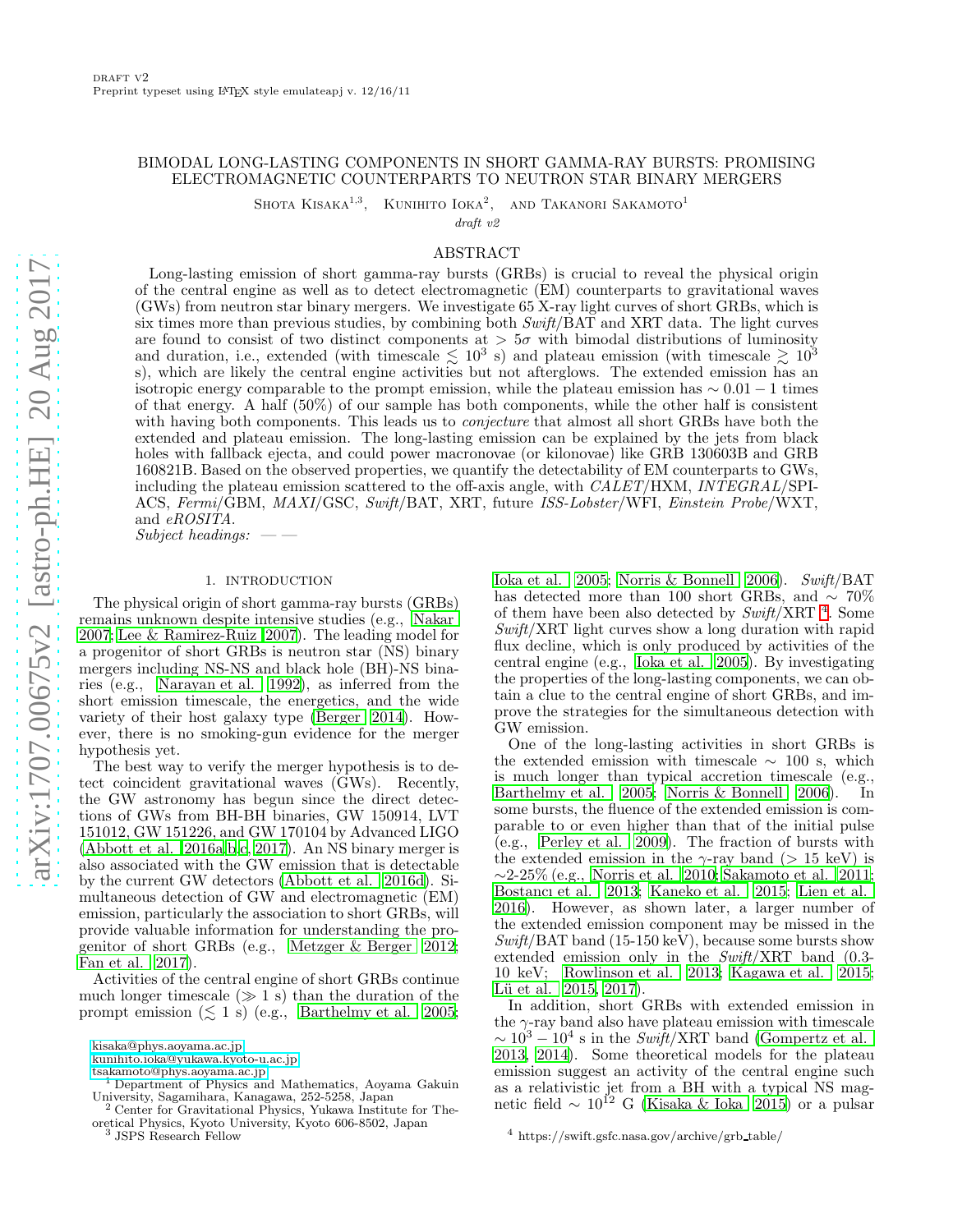wind from a highly magnetized ( $\sim 10^{15} - 10^{16}$  G) and rapidly rotating  $(∼ 1 ms)$  NS (e.g., [Gompertz et al.](#page-17-18) [2014;](#page-17-18) [Gibson et al. 2017\)](#page-17-20). Note that some of bursts without extended emission in the  $\gamma$ -ray band also show the plateau-like emission component [\(Rowlinson et al.](#page-18-6) [2013;](#page-18-6) Lü et al. 2015, [2017\)](#page-17-16).

In order to increase the detectability of EM counterparts to GWs from NS binary mergers, it is important to understand the properties of the long-lasting components. For example, their luminosity function is necessary to estimate the integration time of the follow-up observations. Comparing the duration distribution with the required integration time will determine the maximum number of pointing observations. Therefore, it is important to investigate the statistical properties of the long-lasting components from the current observational data in order to improve the observational strategies for the EM counterparts.

The properties of the long-lasting components are also important to characterize the interaction between the jets and the merger ejecta surround-<br>ing the central engine (e.g., Metzger et al. 2008b; ing the central engine (e.g., [Metzger et al. 2008b;](#page-17-21) [Bucciantini et al. 2012](#page-17-22)). In particular, nearly isotropic emission is anticipated through the interaction (e.g., [Metzger & Piro 2014;](#page-17-23) [Nakamura et al.](#page-17-24) [2014;](#page-17-24) [Kisaka et al. 2015a](#page-17-25)[,b;](#page-17-26) [Hotokezaka & Piran 2015;](#page-17-27) [Sun et al. 2017;](#page-18-7) [Lazzati et al. 2016](#page-17-28); [Gottlieb et al.](#page-17-29) [2017\)](#page-17-29). Although the plateau emission may arise from a collimated relativistic jet, a significant fraction of the emission could be scattered to wider solid angle by the merger ejecta during the plateau emission activity [\(Kisaka et al. 2015b](#page-17-26)). Then, the properties of plateau emission are necessary to estimate those of the scattered component. In addition, the extended and plateau emission activities could heat the merger ejecta, which is ob-served as a macronova<sup>[5](#page-1-0)</sup> (or kilonova) in the optical and infrared bands [\(Kulkarni 2005;](#page-17-30) [Yu, Zhang & Gao 2013;](#page-18-8) [Kisaka et al. 2015a](#page-17-25)[,b\)](#page-17-26). The emission could be brighter than the macronova heated by the decay of the heavy elements (e.g., Li & Paczyńsky 1998; [Kulkarni 2005\)](#page-17-30), in particular r-process elements (e.g., [Metzger et al.](#page-17-32) [2010b](#page-17-32); [Kasen et al. 2013](#page-17-33); [Tanaka & Hotokezaka 2013\)](#page-18-9), which is widely discussed. The luminosity of the enginepowered macronova is determined by the properties of the long-lasting components [\(Kisaka et al. 2015a](#page-17-25)[,b\)](#page-17-26).

Currently, the number of short GRBs with both the extended and plateau emission is only  $\sim$  10, whose extended emission was detected in the Swift/BAT band [\(Gompertz et al. 2014](#page-17-18); [Kisaka & Ioka 2015\)](#page-17-19). The number is too small to statistically characterize the properties of the extended and plateau emission. On the other hand, some bursts without the BAT-detected extended emission actually show the features of the extended and plateau emission, that are flat flux evolution and rapid decline in the Swift/XRT band instead [\(Rowlinson et al. 2013;](#page-18-6) Lü et al. 2015, [2017](#page-17-16)). In fact, the fraction of the bursts with extended emission tends to be higher for softer threshold energy [\(Norris et al.](#page-18-4) [2010;](#page-18-4) [Bostancı et al. 2013\)](#page-17-11). Hence, both the  $Swith/BAT$ and XRT bands should be used to identify the extended

and plateau emission components [\(Kagawa et al. 2015](#page-17-14)). Then, the sample size of the extended and plateau emission components becomes large. With a large sample, we can investigate whether the extended and plateau emission is two distinct components or not, and whether all short GRBs have both components following the prompt emission or not.

In this paper, we investigate the light curves of 65 short GRBs with the sufficient  $Swith/\text{XRT}$  data to characterize the statistical properties of both extended and plateau emission. Using a phenomenological model, we extract the long-lasting components, the extended and plateau emission, from the observed light curves. In Section 2, we describe our sample and the light curve model. In Section 3, we provide the results of the obtained luminosity and duration of the extended and plateau emission, and show that the distributions are bimodal. In Section 4, we discuss the detectability of the long-lasting components as an EM counterpart to GW from NS binary mergers. In Section 5, we discuss implications for theoretical models based on the obtained properties of the long-lasting emission components. Conclusions and discussion are provided in Section 6.

### 2. SAMPLE AND MODEL

In this paper, we refer to bursts as short GRBs if  $T_{90} \leq 2$  s [\(Kouveliotou et al. 1993](#page-17-34)), where  $T_{90}$  corresponds to the duration that contains 90% of the burst fluence measured by the  $Swith/BAT$  instrument (15-150) keV). The short GRB data sample was taken from UK Swift Science Data Center  $^6$  $^6$  [\(Evans et al. 2007,](#page-17-35) [2009](#page-17-36)). We use the data observed by  $\mathit{Swift}/\text{BAT}$ <sup>[7](#page-1-2)</sup> and XRT <sup>[8](#page-1-3)</sup> to fit the light curve. Our sample consists of short GRBs with at least three detection points by  $Swith/XRT$ . We also include several bursts with  $T_{90} > 2$  s in our sample, which are considered as short GRBs with extended emission detected by  $\textit{Swift}/\text{BAT}$  [\(Gompertz et al. 2013](#page-17-17); [Lien et al. 2016\)](#page-17-13). Table 1 lists the sample of 65 short GRBs between January 2005 and June 2017, which corresponds to about a half of the entire short GRBs detected by Swift/BAT. Our sample overlaps with that in the previous studies of Swift/XRT-detected short GRBs, which were discussed in the context of the NS engine model [\(Rowlinson et al. 2013](#page-18-6); [Gompertz et al. 2013,](#page-17-17) [2014](#page-17-18); Lü et al.  $2015$ . For the bursts without known redshift, we use the averaged value of the measured-redshifts in our sample  $z = 0.72$ , which is in agreement with the values reported in other works (<  $z \ge 0.5 - 0.8$ ; [Rowlinson et al. 2013](#page-18-6); [D'Avanzo et al. 2014](#page-17-37); [Berger](#page-17-1) [2014;](#page-17-1) Lü et al. 2015).

We show that after the prompt emission, the light curve consists of two components: the extended and plateau emission. In order to identify the extended and plateau emission components, we adopt a phenomenological formula with two functions of a constant and subsequent power-law decay,

<span id="page-1-4"></span>
$$
L_{\rm iso}(t)\,{=}\,L_{\rm iso,EX}\left(1+\frac{t}{T_{\rm EX}}\right)^{-\alpha}
$$

<sup>6</sup> http://www.swift.ac.uk/index.php

<span id="page-1-0"></span><sup>5</sup> We use the term "macronova" as a thermal radiation from the merger ejecta of NS binaries, whatever the energy source is, like a supernova.

<span id="page-1-1"></span><sup>7</sup> http://www.swift.ac.uk/burst analyser/

<span id="page-1-3"></span><span id="page-1-2"></span><sup>8</sup> http://www.swift.ac.uk/xrt curves/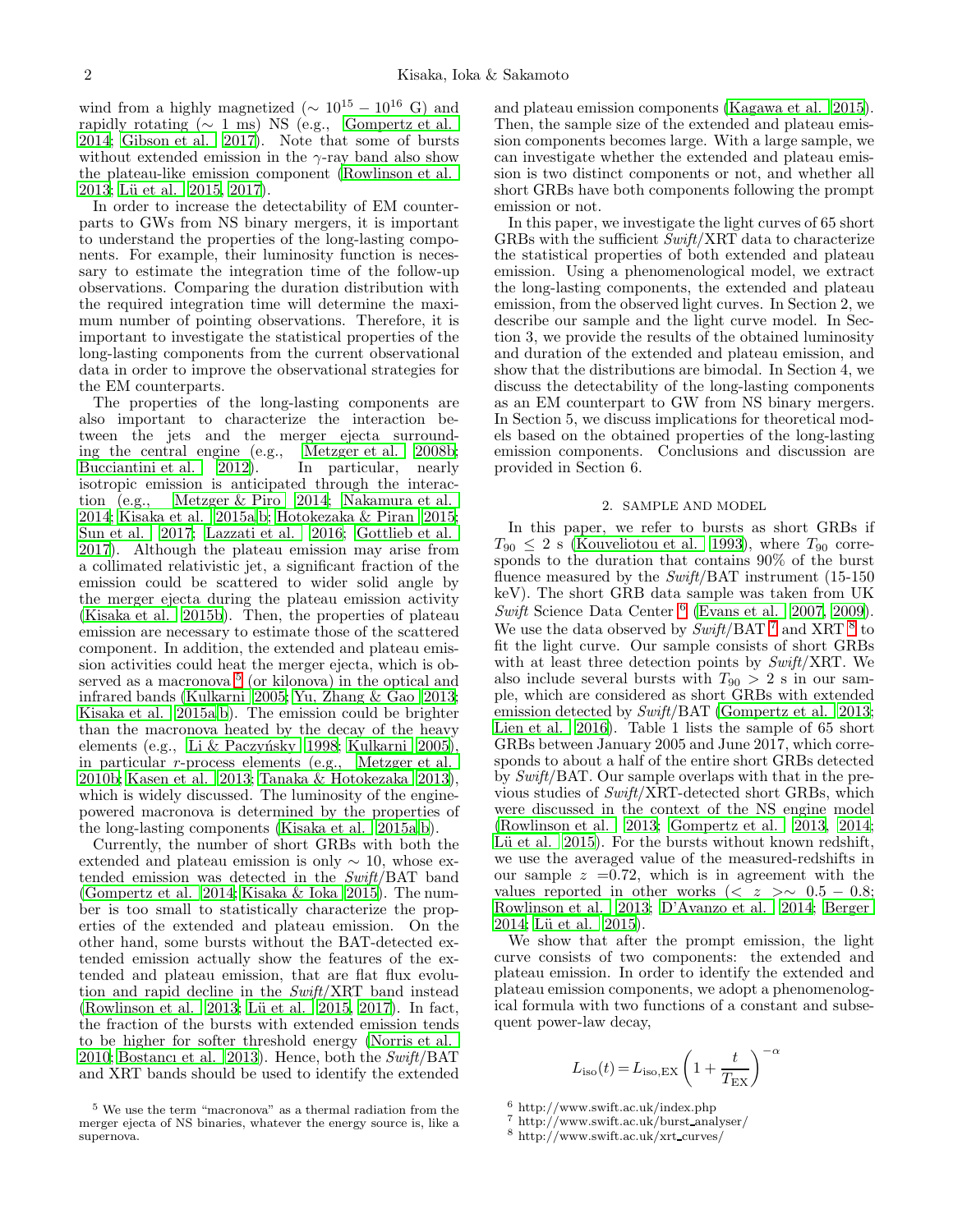| TABLE 1 Short GRB Samples |  |  |  |
|---------------------------|--|--|--|
|---------------------------|--|--|--|

| Prochaska et al. (2005)<br>050509B<br>0.2249<br>✓<br>0.257<br>Berger et al. $(2005)$<br>✓<br>050724*<br>✓<br>✓<br>051210<br>(0.72)<br>0.5464<br>Soderberg et al.<br>✓<br>051221A<br>(2006)<br>✓<br>D'Avanzo et al.<br>✓<br>✓<br>051227*<br>0.8<br>(2009)<br>(0.72)<br>✓<br>✓<br>060313<br>Della Valle et al. (2006)<br>✓<br>✓<br>060614*<br>0.1254<br>✓<br>Berger et al.<br>060801<br>1.1304<br>(2007)<br>061006*<br>Berger et al.<br>✓<br>0.4377<br>(2007)<br>✓<br>Berger $(2006)$<br>✓<br>0.111<br>✓<br>061201<br>$\checkmark$<br>Berger et al. $(2007)$<br>✓<br>061210*<br>0.4095<br>a<br>✓<br>070714A<br>1.58<br>Cenko et al. $(2008)$<br>✓<br>070714B*<br>0.9224<br>✓<br>$\checkmark$<br>Berger $(2009)$<br>070724A<br>0.4571<br>✓<br>Perley et al. $(2008)$<br>✓<br>070809<br>$_{0.2187}$<br>✓<br>D'Avanzo et al. $(2009)$<br>✓<br>071227*<br>0.381<br>Leibler $& Berger \quad (2010)$<br>✓<br>080123*<br>0.495<br>✓<br>✓<br>080426<br>(0.72)<br>(0.72)<br>✓<br>080503*<br>080702A<br>✓<br>(0.72)<br>$\checkmark$<br>Rowlinson et al. (2010b)<br>080905A<br>0.1218<br>✓<br>080919<br>(0.72)<br>✓<br>081024A<br>(0.72)<br>081226A<br>(0.72)<br>✓<br>✓<br>090426<br>2.609<br>Levesque et al.<br>(2010)<br>✓<br>✓<br>McBreen et al. $(2010)$<br>✓<br>090510<br>0.903<br>✓<br>090515<br>(0.72)<br>090621B<br>(0.72)<br>✓<br>✓<br>✓<br>091109B<br>(0.72)<br>Fong et al.<br>(2011)<br>100117A<br>0.915<br>✓<br>Fong et al. $(2013)$<br>✓<br>100625A<br>0.452<br>✓<br>✓<br>100702A<br>(0.72)<br>Thoene et al. $(2010)$<br>100724A<br>1.288<br>✓<br>✓<br>✓<br>Fong et al. $(2013)$<br>101219A<br>0.718<br>110112A<br>(0.72)<br>✓<br>✓<br>111020A<br>(0.72)<br>$\checkmark$<br>1.31<br>111117A<br>Sakamoto et al. (2013)<br>✓<br>$111121A*$<br>✓<br>(0.72)<br>✓<br>$\checkmark$<br>✓<br>120305A<br>(0.72)<br>✓<br>120521A<br>(0.72)<br>Berger et al. (2013b)<br>✓<br>✓<br>120804A<br>$1.3\,$<br>✓<br>✓<br>121226A<br>(0.72)<br>de Ugarte Postigo et al.<br>130603B<br>0.3564<br>(2014)<br>✓<br>✓<br>130912A<br>(0.72)<br>✓<br>✓<br>131004A<br>0.717<br>Chornock et al. $(2013)$<br>140129B<br>(0.72)<br>✓<br>✓<br>140516A<br>(0.72)<br>0.351<br>Troja et al. $(2016a)$<br>140903A<br>✓<br>140930B<br>(0.72)<br>✓<br>0.460<br>Chornock $&$ Fong $(2015)$<br>150120A<br>✓<br>150301A<br>(0.72)<br>✓<br>Malesani et al. (2015)<br>150423A<br>1.394<br>✓<br>Castro-Tirado et al. (2015)<br>150424A*<br>0.30<br>✓<br>✓<br>✓<br>150831A<br>(0.72)<br>(0.72)<br>151127A<br>✓<br>151229A<br>(0.72)<br>(0.72)<br>160408A<br>160411A<br>(0.72)<br>✓<br>160525B<br>(0.72)<br>✓<br>✓<br>160601A<br>(0.72)<br>Cucchiara & Levan $(2016)$<br>160624A<br>0.483<br>Levan et al. $(2016)$<br>160821B<br>0.16<br>✓<br>✓<br>160927A<br>(0.72)<br>✓<br>✓<br>161004A<br>(0.72)<br>✓<br>✓<br>170127B<br>(0.72)<br>✓<br>✓<br><sup>a</sup> http://www.astro.caltech.edu/grbhosts/redshifts.html | Name | Redshift | Reference | Extended emission | Plateau emission |
|----------------------------------------------------------------------------------------------------------------------------------------------------------------------------------------------------------------------------------------------------------------------------------------------------------------------------------------------------------------------------------------------------------------------------------------------------------------------------------------------------------------------------------------------------------------------------------------------------------------------------------------------------------------------------------------------------------------------------------------------------------------------------------------------------------------------------------------------------------------------------------------------------------------------------------------------------------------------------------------------------------------------------------------------------------------------------------------------------------------------------------------------------------------------------------------------------------------------------------------------------------------------------------------------------------------------------------------------------------------------------------------------------------------------------------------------------------------------------------------------------------------------------------------------------------------------------------------------------------------------------------------------------------------------------------------------------------------------------------------------------------------------------------------------------------------------------------------------------------------------------------------------------------------------------------------------------------------------------------------------------------------------------------------------------------------------------------------------------------------------------------------------------------------------------------------------------------------------------------------------------------------------------------------------------------------------------------------------------------------------------------------------------------------------------------------------------------------------------------------------------------------------------------------------------------------------------------------------------------------------------------------------------------------------------------------------------------------------------------------------------------------------------------------------------------------------------------------------------------------------|------|----------|-----------|-------------------|------------------|
|                                                                                                                                                                                                                                                                                                                                                                                                                                                                                                                                                                                                                                                                                                                                                                                                                                                                                                                                                                                                                                                                                                                                                                                                                                                                                                                                                                                                                                                                                                                                                                                                                                                                                                                                                                                                                                                                                                                                                                                                                                                                                                                                                                                                                                                                                                                                                                                                                                                                                                                                                                                                                                                                                                                                                                                                                                                                      |      |          |           |                   |                  |
|                                                                                                                                                                                                                                                                                                                                                                                                                                                                                                                                                                                                                                                                                                                                                                                                                                                                                                                                                                                                                                                                                                                                                                                                                                                                                                                                                                                                                                                                                                                                                                                                                                                                                                                                                                                                                                                                                                                                                                                                                                                                                                                                                                                                                                                                                                                                                                                                                                                                                                                                                                                                                                                                                                                                                                                                                                                                      |      |          |           |                   |                  |
|                                                                                                                                                                                                                                                                                                                                                                                                                                                                                                                                                                                                                                                                                                                                                                                                                                                                                                                                                                                                                                                                                                                                                                                                                                                                                                                                                                                                                                                                                                                                                                                                                                                                                                                                                                                                                                                                                                                                                                                                                                                                                                                                                                                                                                                                                                                                                                                                                                                                                                                                                                                                                                                                                                                                                                                                                                                                      |      |          |           |                   |                  |
|                                                                                                                                                                                                                                                                                                                                                                                                                                                                                                                                                                                                                                                                                                                                                                                                                                                                                                                                                                                                                                                                                                                                                                                                                                                                                                                                                                                                                                                                                                                                                                                                                                                                                                                                                                                                                                                                                                                                                                                                                                                                                                                                                                                                                                                                                                                                                                                                                                                                                                                                                                                                                                                                                                                                                                                                                                                                      |      |          |           |                   |                  |
|                                                                                                                                                                                                                                                                                                                                                                                                                                                                                                                                                                                                                                                                                                                                                                                                                                                                                                                                                                                                                                                                                                                                                                                                                                                                                                                                                                                                                                                                                                                                                                                                                                                                                                                                                                                                                                                                                                                                                                                                                                                                                                                                                                                                                                                                                                                                                                                                                                                                                                                                                                                                                                                                                                                                                                                                                                                                      |      |          |           |                   |                  |
|                                                                                                                                                                                                                                                                                                                                                                                                                                                                                                                                                                                                                                                                                                                                                                                                                                                                                                                                                                                                                                                                                                                                                                                                                                                                                                                                                                                                                                                                                                                                                                                                                                                                                                                                                                                                                                                                                                                                                                                                                                                                                                                                                                                                                                                                                                                                                                                                                                                                                                                                                                                                                                                                                                                                                                                                                                                                      |      |          |           |                   |                  |
|                                                                                                                                                                                                                                                                                                                                                                                                                                                                                                                                                                                                                                                                                                                                                                                                                                                                                                                                                                                                                                                                                                                                                                                                                                                                                                                                                                                                                                                                                                                                                                                                                                                                                                                                                                                                                                                                                                                                                                                                                                                                                                                                                                                                                                                                                                                                                                                                                                                                                                                                                                                                                                                                                                                                                                                                                                                                      |      |          |           |                   |                  |
|                                                                                                                                                                                                                                                                                                                                                                                                                                                                                                                                                                                                                                                                                                                                                                                                                                                                                                                                                                                                                                                                                                                                                                                                                                                                                                                                                                                                                                                                                                                                                                                                                                                                                                                                                                                                                                                                                                                                                                                                                                                                                                                                                                                                                                                                                                                                                                                                                                                                                                                                                                                                                                                                                                                                                                                                                                                                      |      |          |           |                   |                  |
|                                                                                                                                                                                                                                                                                                                                                                                                                                                                                                                                                                                                                                                                                                                                                                                                                                                                                                                                                                                                                                                                                                                                                                                                                                                                                                                                                                                                                                                                                                                                                                                                                                                                                                                                                                                                                                                                                                                                                                                                                                                                                                                                                                                                                                                                                                                                                                                                                                                                                                                                                                                                                                                                                                                                                                                                                                                                      |      |          |           |                   |                  |
|                                                                                                                                                                                                                                                                                                                                                                                                                                                                                                                                                                                                                                                                                                                                                                                                                                                                                                                                                                                                                                                                                                                                                                                                                                                                                                                                                                                                                                                                                                                                                                                                                                                                                                                                                                                                                                                                                                                                                                                                                                                                                                                                                                                                                                                                                                                                                                                                                                                                                                                                                                                                                                                                                                                                                                                                                                                                      |      |          |           |                   |                  |
|                                                                                                                                                                                                                                                                                                                                                                                                                                                                                                                                                                                                                                                                                                                                                                                                                                                                                                                                                                                                                                                                                                                                                                                                                                                                                                                                                                                                                                                                                                                                                                                                                                                                                                                                                                                                                                                                                                                                                                                                                                                                                                                                                                                                                                                                                                                                                                                                                                                                                                                                                                                                                                                                                                                                                                                                                                                                      |      |          |           |                   |                  |
|                                                                                                                                                                                                                                                                                                                                                                                                                                                                                                                                                                                                                                                                                                                                                                                                                                                                                                                                                                                                                                                                                                                                                                                                                                                                                                                                                                                                                                                                                                                                                                                                                                                                                                                                                                                                                                                                                                                                                                                                                                                                                                                                                                                                                                                                                                                                                                                                                                                                                                                                                                                                                                                                                                                                                                                                                                                                      |      |          |           |                   |                  |
|                                                                                                                                                                                                                                                                                                                                                                                                                                                                                                                                                                                                                                                                                                                                                                                                                                                                                                                                                                                                                                                                                                                                                                                                                                                                                                                                                                                                                                                                                                                                                                                                                                                                                                                                                                                                                                                                                                                                                                                                                                                                                                                                                                                                                                                                                                                                                                                                                                                                                                                                                                                                                                                                                                                                                                                                                                                                      |      |          |           |                   |                  |
|                                                                                                                                                                                                                                                                                                                                                                                                                                                                                                                                                                                                                                                                                                                                                                                                                                                                                                                                                                                                                                                                                                                                                                                                                                                                                                                                                                                                                                                                                                                                                                                                                                                                                                                                                                                                                                                                                                                                                                                                                                                                                                                                                                                                                                                                                                                                                                                                                                                                                                                                                                                                                                                                                                                                                                                                                                                                      |      |          |           |                   |                  |
|                                                                                                                                                                                                                                                                                                                                                                                                                                                                                                                                                                                                                                                                                                                                                                                                                                                                                                                                                                                                                                                                                                                                                                                                                                                                                                                                                                                                                                                                                                                                                                                                                                                                                                                                                                                                                                                                                                                                                                                                                                                                                                                                                                                                                                                                                                                                                                                                                                                                                                                                                                                                                                                                                                                                                                                                                                                                      |      |          |           |                   |                  |
|                                                                                                                                                                                                                                                                                                                                                                                                                                                                                                                                                                                                                                                                                                                                                                                                                                                                                                                                                                                                                                                                                                                                                                                                                                                                                                                                                                                                                                                                                                                                                                                                                                                                                                                                                                                                                                                                                                                                                                                                                                                                                                                                                                                                                                                                                                                                                                                                                                                                                                                                                                                                                                                                                                                                                                                                                                                                      |      |          |           |                   |                  |
|                                                                                                                                                                                                                                                                                                                                                                                                                                                                                                                                                                                                                                                                                                                                                                                                                                                                                                                                                                                                                                                                                                                                                                                                                                                                                                                                                                                                                                                                                                                                                                                                                                                                                                                                                                                                                                                                                                                                                                                                                                                                                                                                                                                                                                                                                                                                                                                                                                                                                                                                                                                                                                                                                                                                                                                                                                                                      |      |          |           |                   |                  |
|                                                                                                                                                                                                                                                                                                                                                                                                                                                                                                                                                                                                                                                                                                                                                                                                                                                                                                                                                                                                                                                                                                                                                                                                                                                                                                                                                                                                                                                                                                                                                                                                                                                                                                                                                                                                                                                                                                                                                                                                                                                                                                                                                                                                                                                                                                                                                                                                                                                                                                                                                                                                                                                                                                                                                                                                                                                                      |      |          |           |                   |                  |
|                                                                                                                                                                                                                                                                                                                                                                                                                                                                                                                                                                                                                                                                                                                                                                                                                                                                                                                                                                                                                                                                                                                                                                                                                                                                                                                                                                                                                                                                                                                                                                                                                                                                                                                                                                                                                                                                                                                                                                                                                                                                                                                                                                                                                                                                                                                                                                                                                                                                                                                                                                                                                                                                                                                                                                                                                                                                      |      |          |           |                   |                  |
|                                                                                                                                                                                                                                                                                                                                                                                                                                                                                                                                                                                                                                                                                                                                                                                                                                                                                                                                                                                                                                                                                                                                                                                                                                                                                                                                                                                                                                                                                                                                                                                                                                                                                                                                                                                                                                                                                                                                                                                                                                                                                                                                                                                                                                                                                                                                                                                                                                                                                                                                                                                                                                                                                                                                                                                                                                                                      |      |          |           |                   |                  |
|                                                                                                                                                                                                                                                                                                                                                                                                                                                                                                                                                                                                                                                                                                                                                                                                                                                                                                                                                                                                                                                                                                                                                                                                                                                                                                                                                                                                                                                                                                                                                                                                                                                                                                                                                                                                                                                                                                                                                                                                                                                                                                                                                                                                                                                                                                                                                                                                                                                                                                                                                                                                                                                                                                                                                                                                                                                                      |      |          |           |                   |                  |
|                                                                                                                                                                                                                                                                                                                                                                                                                                                                                                                                                                                                                                                                                                                                                                                                                                                                                                                                                                                                                                                                                                                                                                                                                                                                                                                                                                                                                                                                                                                                                                                                                                                                                                                                                                                                                                                                                                                                                                                                                                                                                                                                                                                                                                                                                                                                                                                                                                                                                                                                                                                                                                                                                                                                                                                                                                                                      |      |          |           |                   |                  |
|                                                                                                                                                                                                                                                                                                                                                                                                                                                                                                                                                                                                                                                                                                                                                                                                                                                                                                                                                                                                                                                                                                                                                                                                                                                                                                                                                                                                                                                                                                                                                                                                                                                                                                                                                                                                                                                                                                                                                                                                                                                                                                                                                                                                                                                                                                                                                                                                                                                                                                                                                                                                                                                                                                                                                                                                                                                                      |      |          |           |                   |                  |
|                                                                                                                                                                                                                                                                                                                                                                                                                                                                                                                                                                                                                                                                                                                                                                                                                                                                                                                                                                                                                                                                                                                                                                                                                                                                                                                                                                                                                                                                                                                                                                                                                                                                                                                                                                                                                                                                                                                                                                                                                                                                                                                                                                                                                                                                                                                                                                                                                                                                                                                                                                                                                                                                                                                                                                                                                                                                      |      |          |           |                   |                  |
|                                                                                                                                                                                                                                                                                                                                                                                                                                                                                                                                                                                                                                                                                                                                                                                                                                                                                                                                                                                                                                                                                                                                                                                                                                                                                                                                                                                                                                                                                                                                                                                                                                                                                                                                                                                                                                                                                                                                                                                                                                                                                                                                                                                                                                                                                                                                                                                                                                                                                                                                                                                                                                                                                                                                                                                                                                                                      |      |          |           |                   |                  |
|                                                                                                                                                                                                                                                                                                                                                                                                                                                                                                                                                                                                                                                                                                                                                                                                                                                                                                                                                                                                                                                                                                                                                                                                                                                                                                                                                                                                                                                                                                                                                                                                                                                                                                                                                                                                                                                                                                                                                                                                                                                                                                                                                                                                                                                                                                                                                                                                                                                                                                                                                                                                                                                                                                                                                                                                                                                                      |      |          |           |                   |                  |
|                                                                                                                                                                                                                                                                                                                                                                                                                                                                                                                                                                                                                                                                                                                                                                                                                                                                                                                                                                                                                                                                                                                                                                                                                                                                                                                                                                                                                                                                                                                                                                                                                                                                                                                                                                                                                                                                                                                                                                                                                                                                                                                                                                                                                                                                                                                                                                                                                                                                                                                                                                                                                                                                                                                                                                                                                                                                      |      |          |           |                   |                  |
|                                                                                                                                                                                                                                                                                                                                                                                                                                                                                                                                                                                                                                                                                                                                                                                                                                                                                                                                                                                                                                                                                                                                                                                                                                                                                                                                                                                                                                                                                                                                                                                                                                                                                                                                                                                                                                                                                                                                                                                                                                                                                                                                                                                                                                                                                                                                                                                                                                                                                                                                                                                                                                                                                                                                                                                                                                                                      |      |          |           |                   |                  |
|                                                                                                                                                                                                                                                                                                                                                                                                                                                                                                                                                                                                                                                                                                                                                                                                                                                                                                                                                                                                                                                                                                                                                                                                                                                                                                                                                                                                                                                                                                                                                                                                                                                                                                                                                                                                                                                                                                                                                                                                                                                                                                                                                                                                                                                                                                                                                                                                                                                                                                                                                                                                                                                                                                                                                                                                                                                                      |      |          |           |                   |                  |
|                                                                                                                                                                                                                                                                                                                                                                                                                                                                                                                                                                                                                                                                                                                                                                                                                                                                                                                                                                                                                                                                                                                                                                                                                                                                                                                                                                                                                                                                                                                                                                                                                                                                                                                                                                                                                                                                                                                                                                                                                                                                                                                                                                                                                                                                                                                                                                                                                                                                                                                                                                                                                                                                                                                                                                                                                                                                      |      |          |           |                   |                  |
|                                                                                                                                                                                                                                                                                                                                                                                                                                                                                                                                                                                                                                                                                                                                                                                                                                                                                                                                                                                                                                                                                                                                                                                                                                                                                                                                                                                                                                                                                                                                                                                                                                                                                                                                                                                                                                                                                                                                                                                                                                                                                                                                                                                                                                                                                                                                                                                                                                                                                                                                                                                                                                                                                                                                                                                                                                                                      |      |          |           |                   |                  |
|                                                                                                                                                                                                                                                                                                                                                                                                                                                                                                                                                                                                                                                                                                                                                                                                                                                                                                                                                                                                                                                                                                                                                                                                                                                                                                                                                                                                                                                                                                                                                                                                                                                                                                                                                                                                                                                                                                                                                                                                                                                                                                                                                                                                                                                                                                                                                                                                                                                                                                                                                                                                                                                                                                                                                                                                                                                                      |      |          |           |                   |                  |
|                                                                                                                                                                                                                                                                                                                                                                                                                                                                                                                                                                                                                                                                                                                                                                                                                                                                                                                                                                                                                                                                                                                                                                                                                                                                                                                                                                                                                                                                                                                                                                                                                                                                                                                                                                                                                                                                                                                                                                                                                                                                                                                                                                                                                                                                                                                                                                                                                                                                                                                                                                                                                                                                                                                                                                                                                                                                      |      |          |           |                   |                  |
|                                                                                                                                                                                                                                                                                                                                                                                                                                                                                                                                                                                                                                                                                                                                                                                                                                                                                                                                                                                                                                                                                                                                                                                                                                                                                                                                                                                                                                                                                                                                                                                                                                                                                                                                                                                                                                                                                                                                                                                                                                                                                                                                                                                                                                                                                                                                                                                                                                                                                                                                                                                                                                                                                                                                                                                                                                                                      |      |          |           |                   |                  |
|                                                                                                                                                                                                                                                                                                                                                                                                                                                                                                                                                                                                                                                                                                                                                                                                                                                                                                                                                                                                                                                                                                                                                                                                                                                                                                                                                                                                                                                                                                                                                                                                                                                                                                                                                                                                                                                                                                                                                                                                                                                                                                                                                                                                                                                                                                                                                                                                                                                                                                                                                                                                                                                                                                                                                                                                                                                                      |      |          |           |                   |                  |
|                                                                                                                                                                                                                                                                                                                                                                                                                                                                                                                                                                                                                                                                                                                                                                                                                                                                                                                                                                                                                                                                                                                                                                                                                                                                                                                                                                                                                                                                                                                                                                                                                                                                                                                                                                                                                                                                                                                                                                                                                                                                                                                                                                                                                                                                                                                                                                                                                                                                                                                                                                                                                                                                                                                                                                                                                                                                      |      |          |           |                   |                  |
|                                                                                                                                                                                                                                                                                                                                                                                                                                                                                                                                                                                                                                                                                                                                                                                                                                                                                                                                                                                                                                                                                                                                                                                                                                                                                                                                                                                                                                                                                                                                                                                                                                                                                                                                                                                                                                                                                                                                                                                                                                                                                                                                                                                                                                                                                                                                                                                                                                                                                                                                                                                                                                                                                                                                                                                                                                                                      |      |          |           |                   |                  |
|                                                                                                                                                                                                                                                                                                                                                                                                                                                                                                                                                                                                                                                                                                                                                                                                                                                                                                                                                                                                                                                                                                                                                                                                                                                                                                                                                                                                                                                                                                                                                                                                                                                                                                                                                                                                                                                                                                                                                                                                                                                                                                                                                                                                                                                                                                                                                                                                                                                                                                                                                                                                                                                                                                                                                                                                                                                                      |      |          |           |                   |                  |
|                                                                                                                                                                                                                                                                                                                                                                                                                                                                                                                                                                                                                                                                                                                                                                                                                                                                                                                                                                                                                                                                                                                                                                                                                                                                                                                                                                                                                                                                                                                                                                                                                                                                                                                                                                                                                                                                                                                                                                                                                                                                                                                                                                                                                                                                                                                                                                                                                                                                                                                                                                                                                                                                                                                                                                                                                                                                      |      |          |           |                   |                  |
|                                                                                                                                                                                                                                                                                                                                                                                                                                                                                                                                                                                                                                                                                                                                                                                                                                                                                                                                                                                                                                                                                                                                                                                                                                                                                                                                                                                                                                                                                                                                                                                                                                                                                                                                                                                                                                                                                                                                                                                                                                                                                                                                                                                                                                                                                                                                                                                                                                                                                                                                                                                                                                                                                                                                                                                                                                                                      |      |          |           |                   |                  |
|                                                                                                                                                                                                                                                                                                                                                                                                                                                                                                                                                                                                                                                                                                                                                                                                                                                                                                                                                                                                                                                                                                                                                                                                                                                                                                                                                                                                                                                                                                                                                                                                                                                                                                                                                                                                                                                                                                                                                                                                                                                                                                                                                                                                                                                                                                                                                                                                                                                                                                                                                                                                                                                                                                                                                                                                                                                                      |      |          |           |                   |                  |
|                                                                                                                                                                                                                                                                                                                                                                                                                                                                                                                                                                                                                                                                                                                                                                                                                                                                                                                                                                                                                                                                                                                                                                                                                                                                                                                                                                                                                                                                                                                                                                                                                                                                                                                                                                                                                                                                                                                                                                                                                                                                                                                                                                                                                                                                                                                                                                                                                                                                                                                                                                                                                                                                                                                                                                                                                                                                      |      |          |           |                   |                  |
|                                                                                                                                                                                                                                                                                                                                                                                                                                                                                                                                                                                                                                                                                                                                                                                                                                                                                                                                                                                                                                                                                                                                                                                                                                                                                                                                                                                                                                                                                                                                                                                                                                                                                                                                                                                                                                                                                                                                                                                                                                                                                                                                                                                                                                                                                                                                                                                                                                                                                                                                                                                                                                                                                                                                                                                                                                                                      |      |          |           |                   |                  |
|                                                                                                                                                                                                                                                                                                                                                                                                                                                                                                                                                                                                                                                                                                                                                                                                                                                                                                                                                                                                                                                                                                                                                                                                                                                                                                                                                                                                                                                                                                                                                                                                                                                                                                                                                                                                                                                                                                                                                                                                                                                                                                                                                                                                                                                                                                                                                                                                                                                                                                                                                                                                                                                                                                                                                                                                                                                                      |      |          |           |                   |                  |
|                                                                                                                                                                                                                                                                                                                                                                                                                                                                                                                                                                                                                                                                                                                                                                                                                                                                                                                                                                                                                                                                                                                                                                                                                                                                                                                                                                                                                                                                                                                                                                                                                                                                                                                                                                                                                                                                                                                                                                                                                                                                                                                                                                                                                                                                                                                                                                                                                                                                                                                                                                                                                                                                                                                                                                                                                                                                      |      |          |           |                   |                  |
|                                                                                                                                                                                                                                                                                                                                                                                                                                                                                                                                                                                                                                                                                                                                                                                                                                                                                                                                                                                                                                                                                                                                                                                                                                                                                                                                                                                                                                                                                                                                                                                                                                                                                                                                                                                                                                                                                                                                                                                                                                                                                                                                                                                                                                                                                                                                                                                                                                                                                                                                                                                                                                                                                                                                                                                                                                                                      |      |          |           |                   |                  |
|                                                                                                                                                                                                                                                                                                                                                                                                                                                                                                                                                                                                                                                                                                                                                                                                                                                                                                                                                                                                                                                                                                                                                                                                                                                                                                                                                                                                                                                                                                                                                                                                                                                                                                                                                                                                                                                                                                                                                                                                                                                                                                                                                                                                                                                                                                                                                                                                                                                                                                                                                                                                                                                                                                                                                                                                                                                                      |      |          |           |                   |                  |
|                                                                                                                                                                                                                                                                                                                                                                                                                                                                                                                                                                                                                                                                                                                                                                                                                                                                                                                                                                                                                                                                                                                                                                                                                                                                                                                                                                                                                                                                                                                                                                                                                                                                                                                                                                                                                                                                                                                                                                                                                                                                                                                                                                                                                                                                                                                                                                                                                                                                                                                                                                                                                                                                                                                                                                                                                                                                      |      |          |           |                   |                  |
|                                                                                                                                                                                                                                                                                                                                                                                                                                                                                                                                                                                                                                                                                                                                                                                                                                                                                                                                                                                                                                                                                                                                                                                                                                                                                                                                                                                                                                                                                                                                                                                                                                                                                                                                                                                                                                                                                                                                                                                                                                                                                                                                                                                                                                                                                                                                                                                                                                                                                                                                                                                                                                                                                                                                                                                                                                                                      |      |          |           |                   |                  |
|                                                                                                                                                                                                                                                                                                                                                                                                                                                                                                                                                                                                                                                                                                                                                                                                                                                                                                                                                                                                                                                                                                                                                                                                                                                                                                                                                                                                                                                                                                                                                                                                                                                                                                                                                                                                                                                                                                                                                                                                                                                                                                                                                                                                                                                                                                                                                                                                                                                                                                                                                                                                                                                                                                                                                                                                                                                                      |      |          |           |                   |                  |
|                                                                                                                                                                                                                                                                                                                                                                                                                                                                                                                                                                                                                                                                                                                                                                                                                                                                                                                                                                                                                                                                                                                                                                                                                                                                                                                                                                                                                                                                                                                                                                                                                                                                                                                                                                                                                                                                                                                                                                                                                                                                                                                                                                                                                                                                                                                                                                                                                                                                                                                                                                                                                                                                                                                                                                                                                                                                      |      |          |           |                   |                  |
|                                                                                                                                                                                                                                                                                                                                                                                                                                                                                                                                                                                                                                                                                                                                                                                                                                                                                                                                                                                                                                                                                                                                                                                                                                                                                                                                                                                                                                                                                                                                                                                                                                                                                                                                                                                                                                                                                                                                                                                                                                                                                                                                                                                                                                                                                                                                                                                                                                                                                                                                                                                                                                                                                                                                                                                                                                                                      |      |          |           |                   |                  |
|                                                                                                                                                                                                                                                                                                                                                                                                                                                                                                                                                                                                                                                                                                                                                                                                                                                                                                                                                                                                                                                                                                                                                                                                                                                                                                                                                                                                                                                                                                                                                                                                                                                                                                                                                                                                                                                                                                                                                                                                                                                                                                                                                                                                                                                                                                                                                                                                                                                                                                                                                                                                                                                                                                                                                                                                                                                                      |      |          |           |                   |                  |
|                                                                                                                                                                                                                                                                                                                                                                                                                                                                                                                                                                                                                                                                                                                                                                                                                                                                                                                                                                                                                                                                                                                                                                                                                                                                                                                                                                                                                                                                                                                                                                                                                                                                                                                                                                                                                                                                                                                                                                                                                                                                                                                                                                                                                                                                                                                                                                                                                                                                                                                                                                                                                                                                                                                                                                                                                                                                      |      |          |           |                   |                  |
|                                                                                                                                                                                                                                                                                                                                                                                                                                                                                                                                                                                                                                                                                                                                                                                                                                                                                                                                                                                                                                                                                                                                                                                                                                                                                                                                                                                                                                                                                                                                                                                                                                                                                                                                                                                                                                                                                                                                                                                                                                                                                                                                                                                                                                                                                                                                                                                                                                                                                                                                                                                                                                                                                                                                                                                                                                                                      |      |          |           |                   |                  |
|                                                                                                                                                                                                                                                                                                                                                                                                                                                                                                                                                                                                                                                                                                                                                                                                                                                                                                                                                                                                                                                                                                                                                                                                                                                                                                                                                                                                                                                                                                                                                                                                                                                                                                                                                                                                                                                                                                                                                                                                                                                                                                                                                                                                                                                                                                                                                                                                                                                                                                                                                                                                                                                                                                                                                                                                                                                                      |      |          |           |                   |                  |
|                                                                                                                                                                                                                                                                                                                                                                                                                                                                                                                                                                                                                                                                                                                                                                                                                                                                                                                                                                                                                                                                                                                                                                                                                                                                                                                                                                                                                                                                                                                                                                                                                                                                                                                                                                                                                                                                                                                                                                                                                                                                                                                                                                                                                                                                                                                                                                                                                                                                                                                                                                                                                                                                                                                                                                                                                                                                      |      |          |           |                   |                  |
|                                                                                                                                                                                                                                                                                                                                                                                                                                                                                                                                                                                                                                                                                                                                                                                                                                                                                                                                                                                                                                                                                                                                                                                                                                                                                                                                                                                                                                                                                                                                                                                                                                                                                                                                                                                                                                                                                                                                                                                                                                                                                                                                                                                                                                                                                                                                                                                                                                                                                                                                                                                                                                                                                                                                                                                                                                                                      |      |          |           |                   |                  |
|                                                                                                                                                                                                                                                                                                                                                                                                                                                                                                                                                                                                                                                                                                                                                                                                                                                                                                                                                                                                                                                                                                                                                                                                                                                                                                                                                                                                                                                                                                                                                                                                                                                                                                                                                                                                                                                                                                                                                                                                                                                                                                                                                                                                                                                                                                                                                                                                                                                                                                                                                                                                                                                                                                                                                                                                                                                                      |      |          |           |                   |                  |
|                                                                                                                                                                                                                                                                                                                                                                                                                                                                                                                                                                                                                                                                                                                                                                                                                                                                                                                                                                                                                                                                                                                                                                                                                                                                                                                                                                                                                                                                                                                                                                                                                                                                                                                                                                                                                                                                                                                                                                                                                                                                                                                                                                                                                                                                                                                                                                                                                                                                                                                                                                                                                                                                                                                                                                                                                                                                      |      |          |           |                   |                  |
|                                                                                                                                                                                                                                                                                                                                                                                                                                                                                                                                                                                                                                                                                                                                                                                                                                                                                                                                                                                                                                                                                                                                                                                                                                                                                                                                                                                                                                                                                                                                                                                                                                                                                                                                                                                                                                                                                                                                                                                                                                                                                                                                                                                                                                                                                                                                                                                                                                                                                                                                                                                                                                                                                                                                                                                                                                                                      |      |          |           |                   |                  |
|                                                                                                                                                                                                                                                                                                                                                                                                                                                                                                                                                                                                                                                                                                                                                                                                                                                                                                                                                                                                                                                                                                                                                                                                                                                                                                                                                                                                                                                                                                                                                                                                                                                                                                                                                                                                                                                                                                                                                                                                                                                                                                                                                                                                                                                                                                                                                                                                                                                                                                                                                                                                                                                                                                                                                                                                                                                                      |      |          |           |                   |                  |
|                                                                                                                                                                                                                                                                                                                                                                                                                                                                                                                                                                                                                                                                                                                                                                                                                                                                                                                                                                                                                                                                                                                                                                                                                                                                                                                                                                                                                                                                                                                                                                                                                                                                                                                                                                                                                                                                                                                                                                                                                                                                                                                                                                                                                                                                                                                                                                                                                                                                                                                                                                                                                                                                                                                                                                                                                                                                      |      |          |           |                   |                  |
|                                                                                                                                                                                                                                                                                                                                                                                                                                                                                                                                                                                                                                                                                                                                                                                                                                                                                                                                                                                                                                                                                                                                                                                                                                                                                                                                                                                                                                                                                                                                                                                                                                                                                                                                                                                                                                                                                                                                                                                                                                                                                                                                                                                                                                                                                                                                                                                                                                                                                                                                                                                                                                                                                                                                                                                                                                                                      |      |          |           |                   |                  |
|                                                                                                                                                                                                                                                                                                                                                                                                                                                                                                                                                                                                                                                                                                                                                                                                                                                                                                                                                                                                                                                                                                                                                                                                                                                                                                                                                                                                                                                                                                                                                                                                                                                                                                                                                                                                                                                                                                                                                                                                                                                                                                                                                                                                                                                                                                                                                                                                                                                                                                                                                                                                                                                                                                                                                                                                                                                                      |      |          |           |                   |                  |
|                                                                                                                                                                                                                                                                                                                                                                                                                                                                                                                                                                                                                                                                                                                                                                                                                                                                                                                                                                                                                                                                                                                                                                                                                                                                                                                                                                                                                                                                                                                                                                                                                                                                                                                                                                                                                                                                                                                                                                                                                                                                                                                                                                                                                                                                                                                                                                                                                                                                                                                                                                                                                                                                                                                                                                                                                                                                      |      |          |           |                   |                  |
|                                                                                                                                                                                                                                                                                                                                                                                                                                                                                                                                                                                                                                                                                                                                                                                                                                                                                                                                                                                                                                                                                                                                                                                                                                                                                                                                                                                                                                                                                                                                                                                                                                                                                                                                                                                                                                                                                                                                                                                                                                                                                                                                                                                                                                                                                                                                                                                                                                                                                                                                                                                                                                                                                                                                                                                                                                                                      |      |          |           |                   |                  |
|                                                                                                                                                                                                                                                                                                                                                                                                                                                                                                                                                                                                                                                                                                                                                                                                                                                                                                                                                                                                                                                                                                                                                                                                                                                                                                                                                                                                                                                                                                                                                                                                                                                                                                                                                                                                                                                                                                                                                                                                                                                                                                                                                                                                                                                                                                                                                                                                                                                                                                                                                                                                                                                                                                                                                                                                                                                                      |      |          |           |                   |                  |
|                                                                                                                                                                                                                                                                                                                                                                                                                                                                                                                                                                                                                                                                                                                                                                                                                                                                                                                                                                                                                                                                                                                                                                                                                                                                                                                                                                                                                                                                                                                                                                                                                                                                                                                                                                                                                                                                                                                                                                                                                                                                                                                                                                                                                                                                                                                                                                                                                                                                                                                                                                                                                                                                                                                                                                                                                                                                      |      |          |           |                   |                  |
|                                                                                                                                                                                                                                                                                                                                                                                                                                                                                                                                                                                                                                                                                                                                                                                                                                                                                                                                                                                                                                                                                                                                                                                                                                                                                                                                                                                                                                                                                                                                                                                                                                                                                                                                                                                                                                                                                                                                                                                                                                                                                                                                                                                                                                                                                                                                                                                                                                                                                                                                                                                                                                                                                                                                                                                                                                                                      |      |          |           |                   |                  |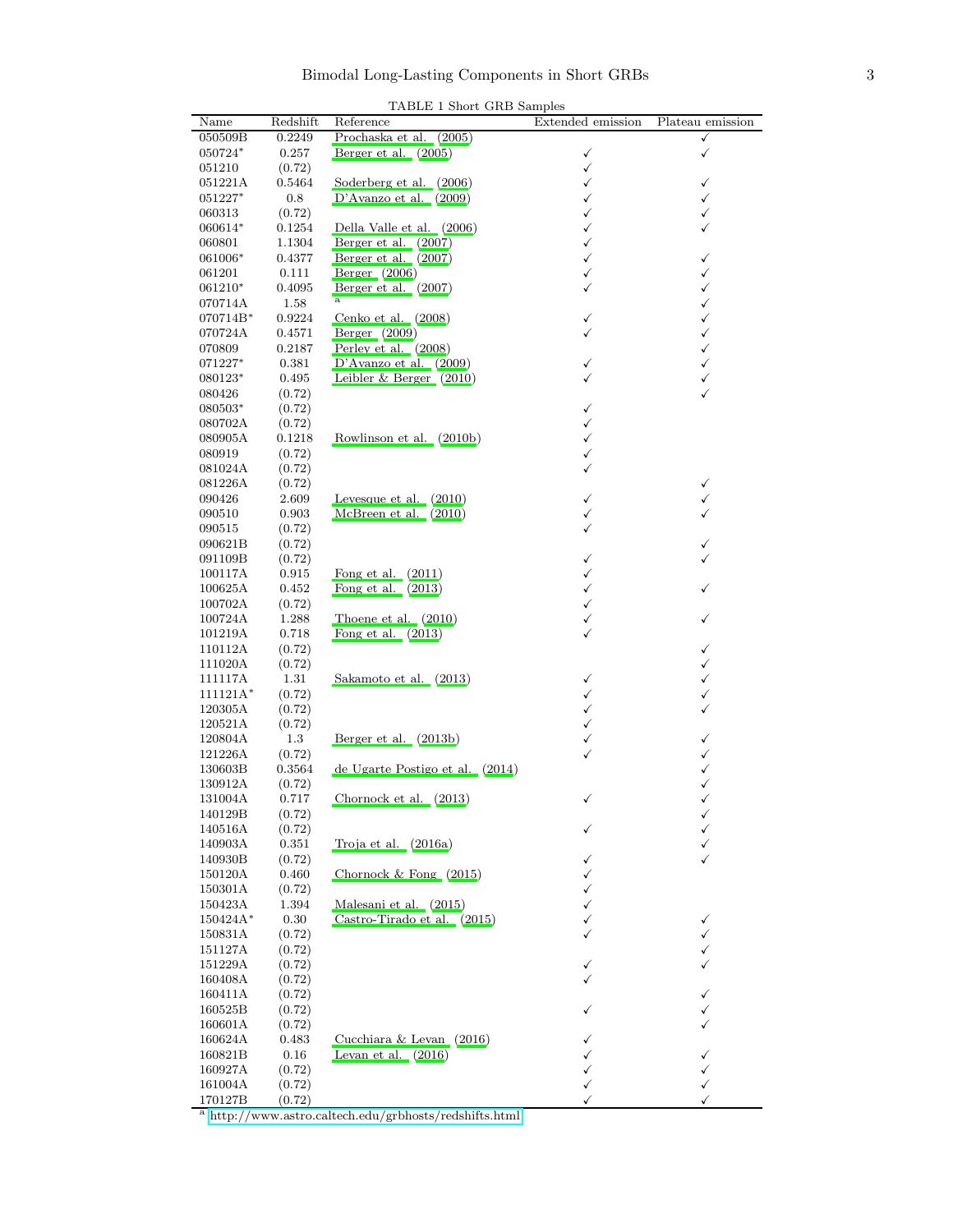$$
+L_{\text{iso,PL}}\left(1+\frac{t}{T_{\text{PL}}}\right)^{-\alpha},\qquad(1)
$$

where  $L_{\text{iso,EX}}$ ,  $L_{\text{iso,PL}}$ ,  $T_{\text{EX}}$ , and  $T_{\text{PL}}$  are the isotropic luminosities and durations of the extended and plateau emission, respectively (see also [Willingale et al. 2007\)](#page-18-17). In Equation  $(1)$ , the time after the Swift/BAT detection in the rest-frame is t, and the temporal index is  $\alpha$ . As a fiducial value, we use  $\alpha = 40/9$  implied by the BH engine model (see Section [5](#page-11-0) for details; [Kisaka & Ioka 2015\)](#page-17-19), where the exact value does not alter our conclusions unless much small value  $\alpha \lesssim 2$  is assumed (see Section [6](#page-14-0) for details). We define the extended emission as the emission with timescale  $\lesssim 10^3$  s, some of which are not detected by Swift/BAT. For a longer timescale component ( $\gtrsim 10^3$ s), we define it as the plateau emission. We compare the phenomenological formula with the observations and obtain the model parameters  $L_{\text{iso,EX}}, L_{\text{iso,PL}}, T_{\text{EX}}$  and  $T_{\text{PL}}$ for each burst. We assume that the extended emission has to satisfy the condition  $L_{\rm iso,EX}/L_{\rm iso,PL} \gtrsim 10$ , because a weak emission component is difficult to distinguish it from an X-ray flare. For the plateau emission, we require that there is at least one detection point whose luminosity is  $> 10$  times larger than that of the extended emission tail,  $L_{\text{iso,EX}}(t/T_{\text{EX}})^{-\alpha}$  at  $t > T_{\text{EX}}$ . Note that the identification of the extended and plateau emission is purely phenomenological.

## 3. RESULTS

Figure [1](#page-4-0) shows the observational data points of all bursts in our sample. The phenomenological light curves in Equation [\(1\)](#page-1-4) with  $\alpha = 40/9$  are also shown as solid curves. The gray dot-dashed curves in Figure [1](#page-4-0) denote the possible components that were missed in the observations. We fit the phenomenological light curve to the observational data by eye inspection, because the light curves often have some additional complex structures such as X-ray flares. As shown in Figure [1,](#page-4-0) the twocomponent light curves in Equation [\(1\)](#page-1-4) is consistent with all the observations. In some bursts, the decay of the extended emission is too sharp to fit the phenomenological model (e.g., GRB 050724; [Barthelmy et al. 2005\)](#page-17-9). We discuss this possible issue in Section [5.](#page-11-0)

In Table 1, we list two components, the extended and plateau emission, seen in the observed light curves for each burst. The fraction of short GRBs with the extended emission in our sample detected by Swift/BAT and XRT is  $49/65 \sim 0.75$ . This is almost the same value,  $26/32 \sim 0.81$ , also for the redshift-measured bursts. The number of short GRBs with the extended emission is about a half of the total Swift/BAT-detected short GRBs  $(\sim 100$  events). These indicate that the Swift/BATdetected short GRBs accompanying the extended emission is fairly common. The number of bursts with the plateau emission is 49 for all sample and 26 for redshiftknown sample, which are (accidentally) the same values as the extended emission. The number of short GRBs with both the extended and plateau emission is 33, which is a half of our sample. Therefore, the association of both components is also common for short GRBs.

Figure [2](#page-8-0) shows the luminosity (left panels) and duration distributions (right panels) for the Swift/BATdetected (light-blue) and BAT-non-detected extended emission (blue), and plateau emission (red). The his-

tograms show a hint of a bimodal distribution. To quantify the bimodality in the histograms, we perform the Hartigan's Dip Test [\(Hartigan 1985](#page-17-58)) using 'diptest' CRAN package of the R software. The null hypothesis of this test is that a distribution is a unimodal distribution. The null probabilities of the dip test of the lumi-nosity distributions (Figure [2](#page-8-0)  $(A)$ ,  $(C)$ ,  $(E)$  and  $(G)$ ) are 0.404, 0.874, 0.341 and 0.539 for the samples of all GRBs, redshift-known GRBs, GRBs with both the extended and plateau components and GRBs with the single component, respectively. No statistically significant bimodality is evident in the luminosity distributions. However, in the duration distributions (Figure [2](#page-8-0)  $(B)$ ,  $(D)$ ,  $(F)$  and (H)), the null probabilities are  $3.67 \times 10^{-3}$ ,  $3.91 \times 10^{-3}$ ,  $4.10 \times 10^{-3}$  and  $1.73 \times 10^{-2}$  for the samples of all GRBs, redshift-known GRBs, GRBs with both the extended and plateau components and GRBs with the single component, respectively. Therefore, the duration distributions reject a unimodality, and prefer a bimodal distribution. Based on this Dip Test, the extended and plateau emission are very likely distinct populations. Namely, there are two distinct long-lasting components following the prompt emission in short GRBs. This is the first indication that two distinct long-lasting components are ubiquitous in short GRB light curves as far as we know (see the cluster analysis in Figure [4](#page-9-0) for stronger evidence). A normal afterglow cannot explain the plateau-like temporal evolution in the light curve (e.g., [Sari et al. 1998](#page-18-18)). The presence of the long-lasting components means that there are at least two activity phases related to the central engine in addition to the prompt emission. Our findings would not only serve as a key to the final understanding of the short GRBs, but also provide appropriate strategies to detect short GRBs as an EM counterpart to a GW source (Section [4\)](#page-10-0).

Figures [2](#page-8-0) (A) and (B) show the distributions for all bursts in our sample. From Figure [2](#page-8-0) (A), the luminosity range of the extended emission is  $10^{47}$  erg  $s^{-1} \leq L_{\text{iso,EX}} \leq 10^{50} \text{ erg s}^{-1}$ , which is somewhat broader than that of the extended emission detected by  $\textit{Swift}/\text{BAT}~(10^{48}~\text{erg}~\text{s}^{-1} \lesssim L_{\text{iso,EX}} \lesssim 10^{50}~\text{erg}~\text{s}^{-1};$  e.g., [Gompertz et al. 2013,](#page-17-17) [2014\)](#page-17-18). The duration distribution of the extended emission is concentrated in  $T_{\text{EX}} \sim 200$ s (Figure [2](#page-8-0) B). This narrowness of the  $T_{EX}$  distribution might be the intrinsic properties, or the observational bias that we are missing the extended emission with shorter duration due to time lag between the BAT triggering time and the observational starting time of  $Swift/XRT$ ,  $\sim$  60 – 100 s. The luminosity and duration of the Swift/BAT-detected and non-detected extended emission are continuously distributed, so that both populations would be the same component. The luminosity range of the plateau emission is  $10^{43}$  erg  $s^{-1} \leq L_{\text{iso, PL}} \leq 10^{47} \text{ erg } s^{-1}$ . The duration of the plateau emission is  $T_{\rm PL} \sim 10^4 - 10^5$  s. For comparison, Figures [2](#page-8-0) (C) and (D) show only the distributions for redshift-known bursts. There is no clear difference between the distributions for all and redshift-known bursts.

In Figures [2](#page-8-0) (E-H), we show the luminosity and duration distributions to compare between bursts with both components (panels E and F) and with single component (panels G and H). For the plateau emission, there seems to be some differences that the luminosity and duration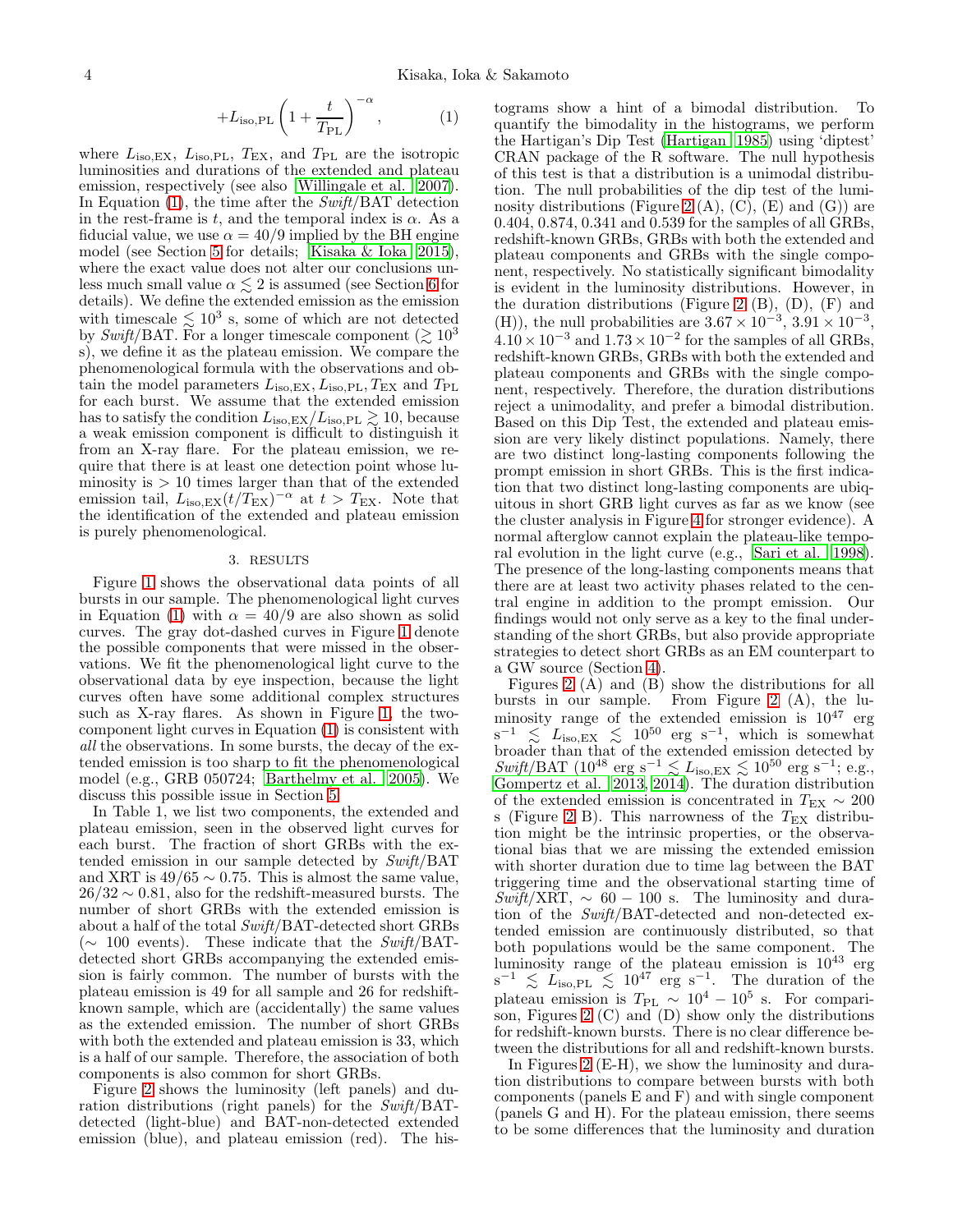

<span id="page-4-0"></span>FIG. 1.— Model light curves for the extended and plateau emission of short GRBs as a function of the rest-frame time since the  $Swift/BAT$ trigger. Observational data is obtained from UK Swift Science Data Centre. Green and red points are the measured values by Swift/BAT and XRT, respectively. Gray points are the measured values with the exposure time less than 0.1 times the duration error. Blue arrows are the upper limits on the luminosity. We do not fit the data at  $t \leq 2$  s, which is considered as the prompt emission. Gray dot-dashed curves show the possible components that were missed in the observations.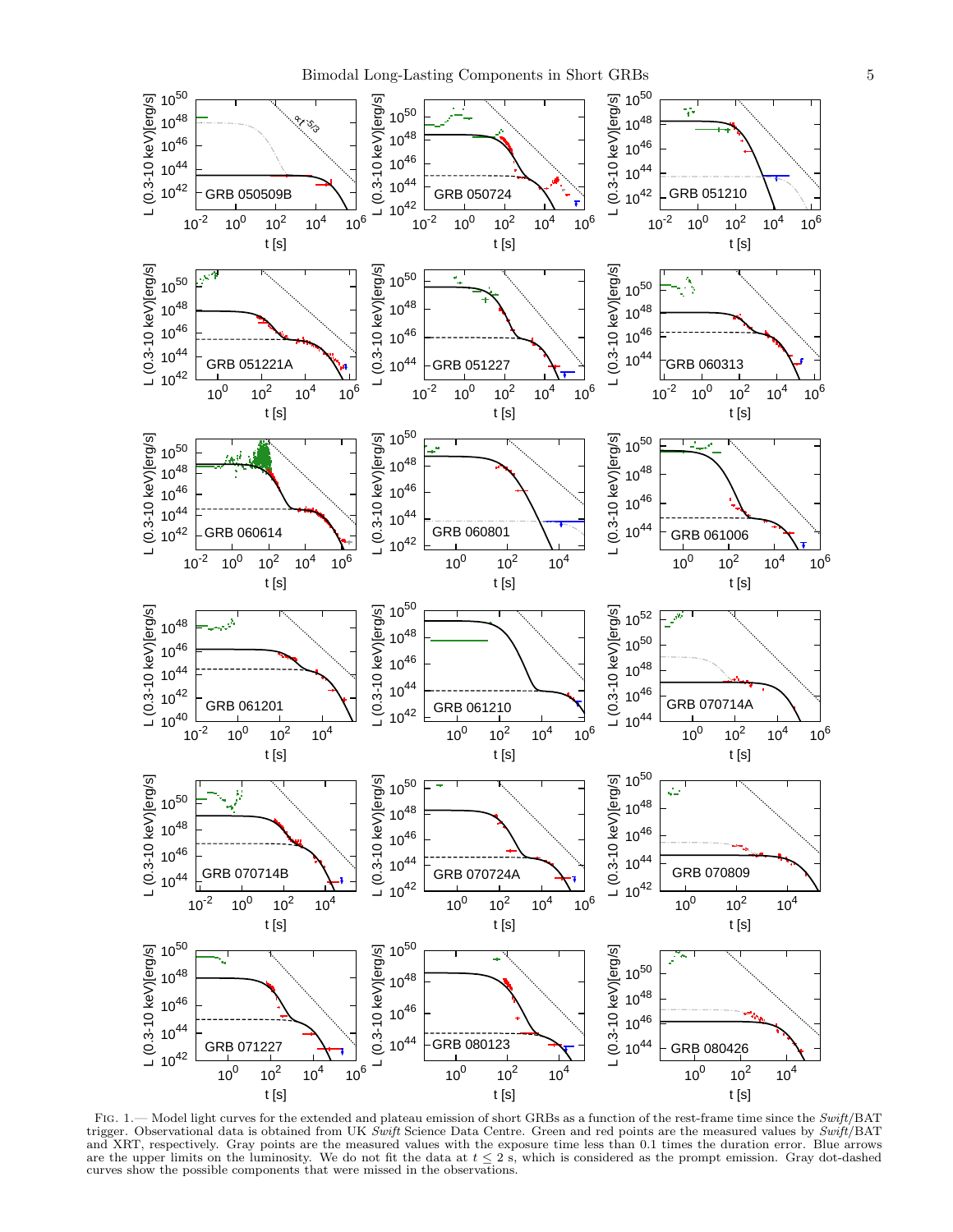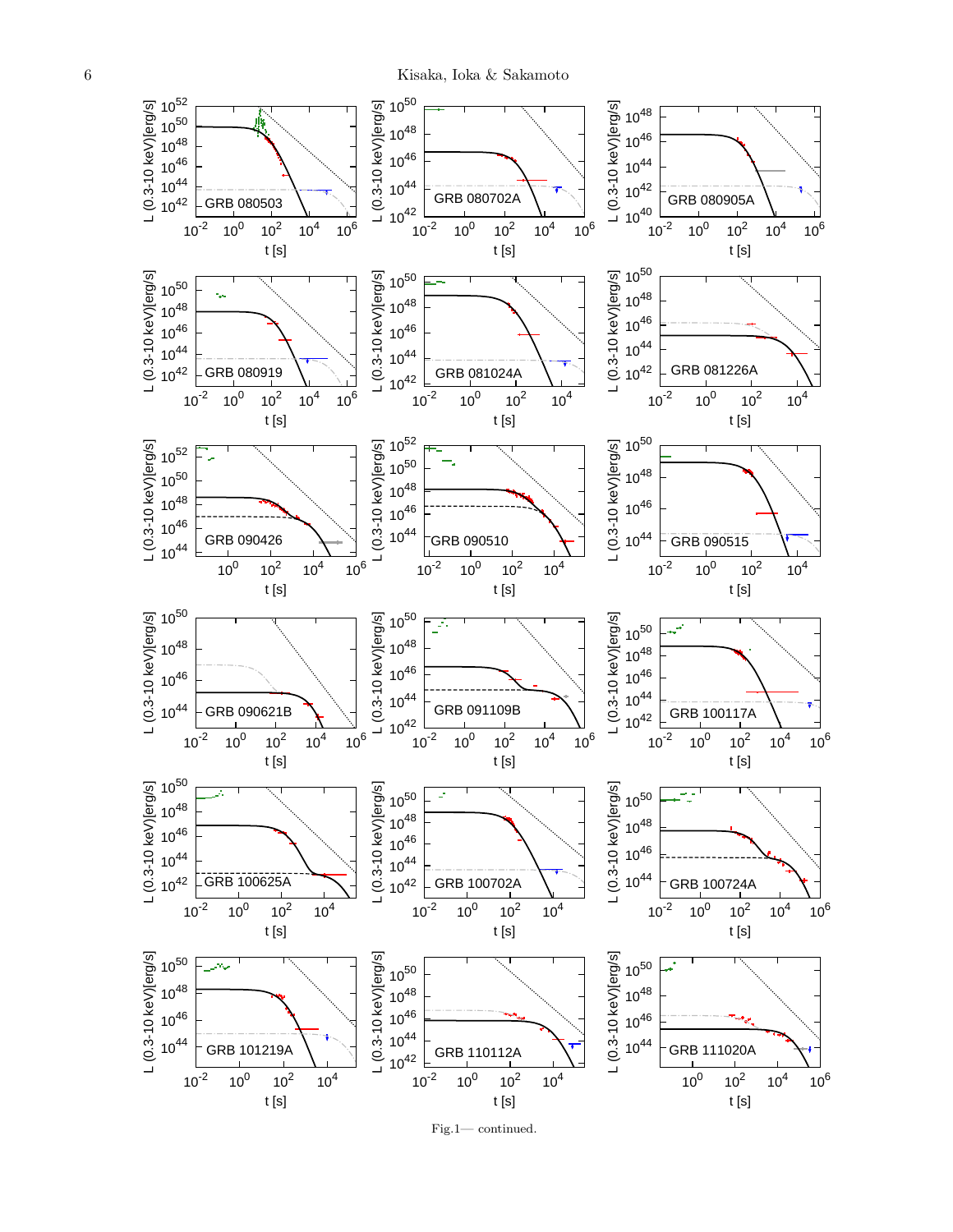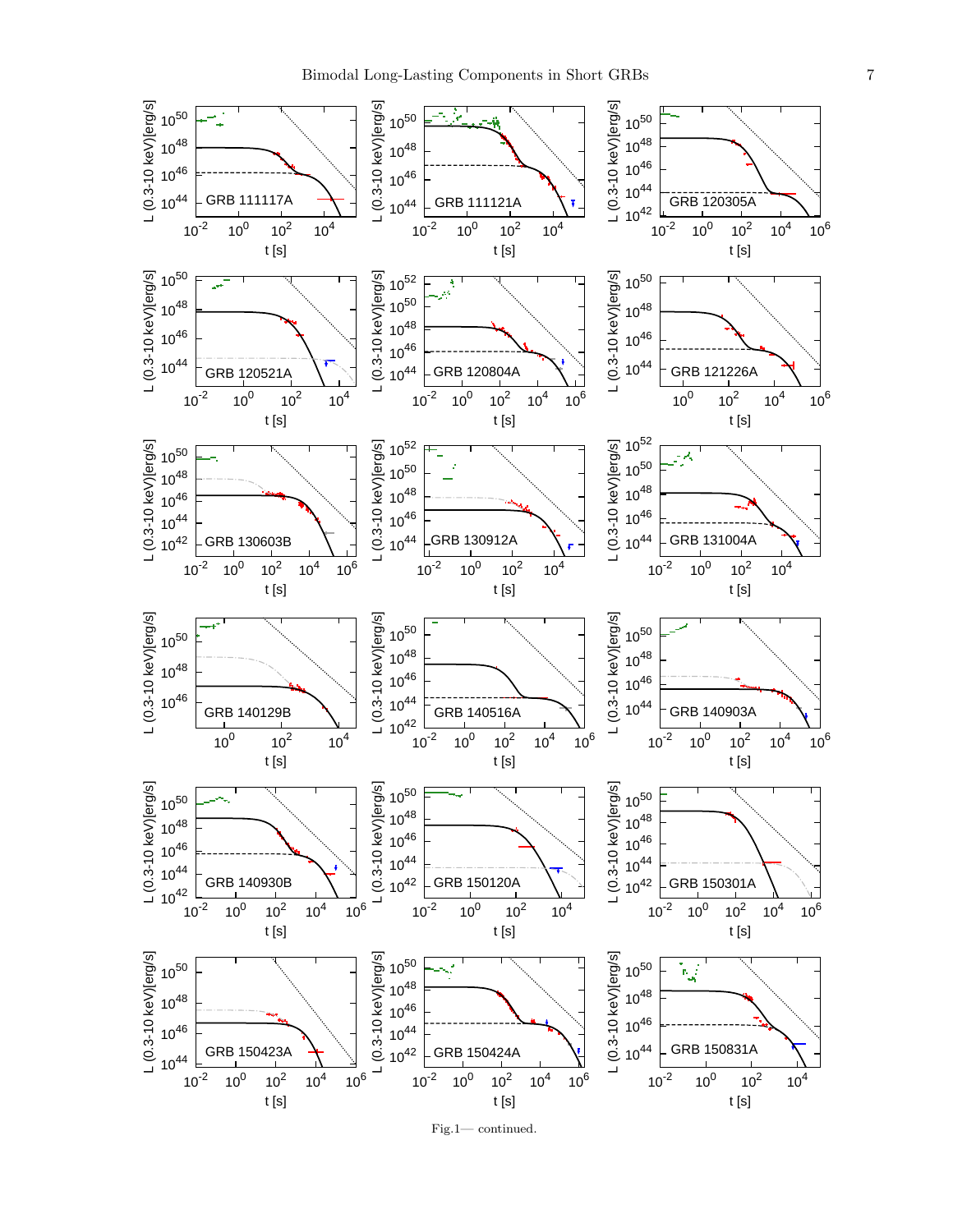

Fig.1— continued.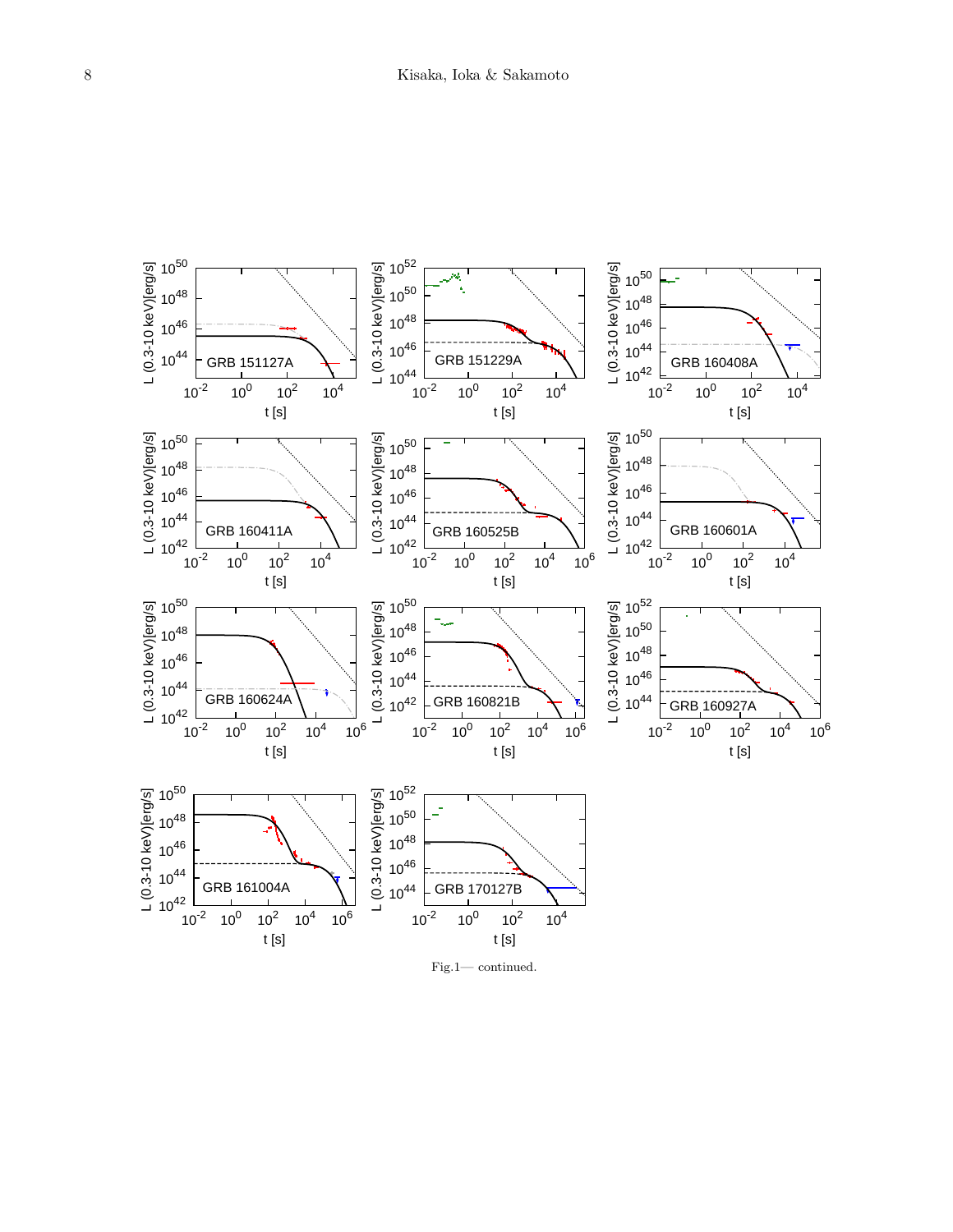

<span id="page-8-0"></span>FIG. 2.— Distributions of the luminosity (0.3-10 keV; left) and duration (right) for the Swift/BAT-detected (light-blue) and BAT-nondetected extended emission (blue), and plateau emission (red) in the rest-frame. From top to bottom, panels show the distributions for all bursts (A and B), bursts with the measured-redshift (C and D), bursts with both the extended and plateau emission components (E and F), and bursts with single emission component (G and H).

of the bursts without the detectable extended emission are respectively high and short on average. A possible bias is that the exposure time of  $\textit{Swift}/\textit{XRT}$  is set to be too short to detect the low-luminosity and long-duration plateau emission for bursts without detectable extended emission.

Figure [3](#page-9-1) shows the luminosity-luminosity (A) and duration-duration plots (B) for the extended and plateau emission obtained from the fitting of the observed light curves. Plotted data are only short GRBs with both the extended and plateau emission. Because of our criterion for the extended emission  $(L_{\rm iso,EX}/L_{\rm iso,PL} > 10)$ , there is no event at the upper left region from the dashed line,  $L_{\rm iso,PL} = 0.1 L_{\rm iso,EX}$ , in Figure [3](#page-9-1) (A). Although a weak positive trend may be seen in Figure [3](#page-9-1) (A), there is a

significant scatter in the distribution. For the durations, no significant correlation is seen in Figure [3](#page-9-1) (B). Therefore, it is difficult to predict the luminosity and duration of the plateau emission with an accuracy of a factor of a few from those of the extended emission.

Figure [4](#page-9-0) shows the luminosity - duration plot of the extended and plateau emission for all bursts of our sample. A notable feature is that two parameter regions of the extended and plateau emission in Figure [4](#page-9-0) are clearly separated. To quantify this finding, we apply model-based cluster analysis to the data using 'mclust' CRAN package [\(Fraley & Raftery 2002\)](#page-17-59) of the R software. The luminosity - duration data can best be classified into two groups, which correspond to the clusters of the extended emission (blue of Figure [4\)](#page-9-0) and the plateau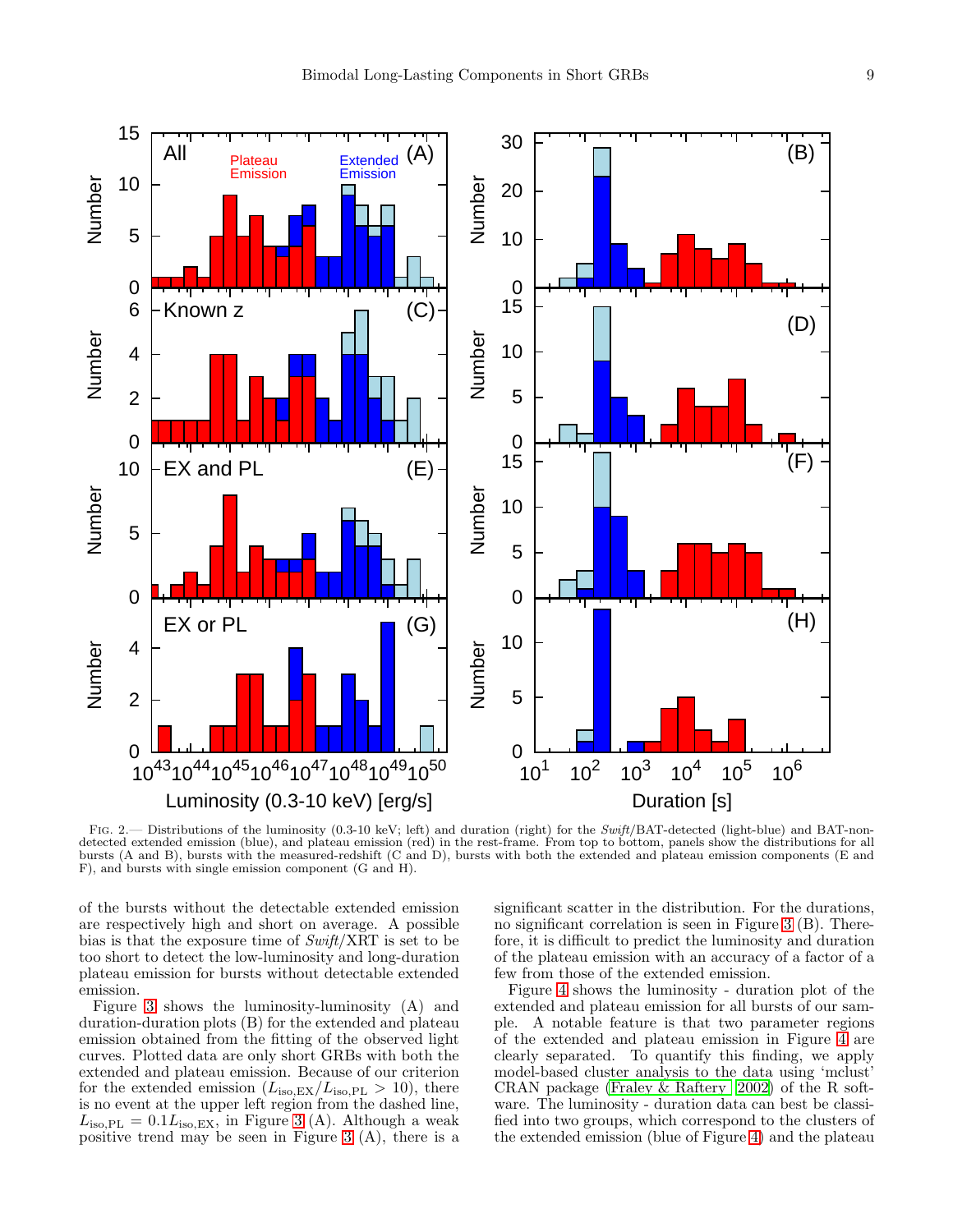

<span id="page-9-1"></span>FIG.  $3 - L_{\text{iso,EX}}$  vs.  $L_{\text{iso,PL}}$  (0.3-10 keV; A) and  $T_{\text{EX}}$  vs.  $T_{\text{PL}}$  plots (B) for bursts with both the extended and plateau emission components in the rest-frame. Filled symbols are bursts with known redshift, and open symbols are bursts without measured redshift. Dashed line in panel (A) is the criterion of the extended emission in this paper,  $L_{\text{iso, PL}} = 0.1L_{\text{iso, EX}}$ . Two vertical dashed lines in panel (B) show the typical starting time of the Swift/XRT observations ( $\sim 60$  s) and the maximum timescale of the extended emission in our criterion (10<sup>3</sup> s).



<span id="page-9-0"></span>Fig. 4.— Luminosity (0.3-10 keV) vs. duration plot of the extended (blue) and plateau emission (red) in the rest-frame. Filled symbols are bursts with known redshift, and open symbols are bursts without measured redshift. The contours show the density estimate results in<br>the cluster analysis. The null hypothesis that the data are represented by a unimoda line shows the relation  $L_{\text{iso,PL}} \propto T_{\text{PL}}^{-2}$  (see Section [4\)](#page-10-0).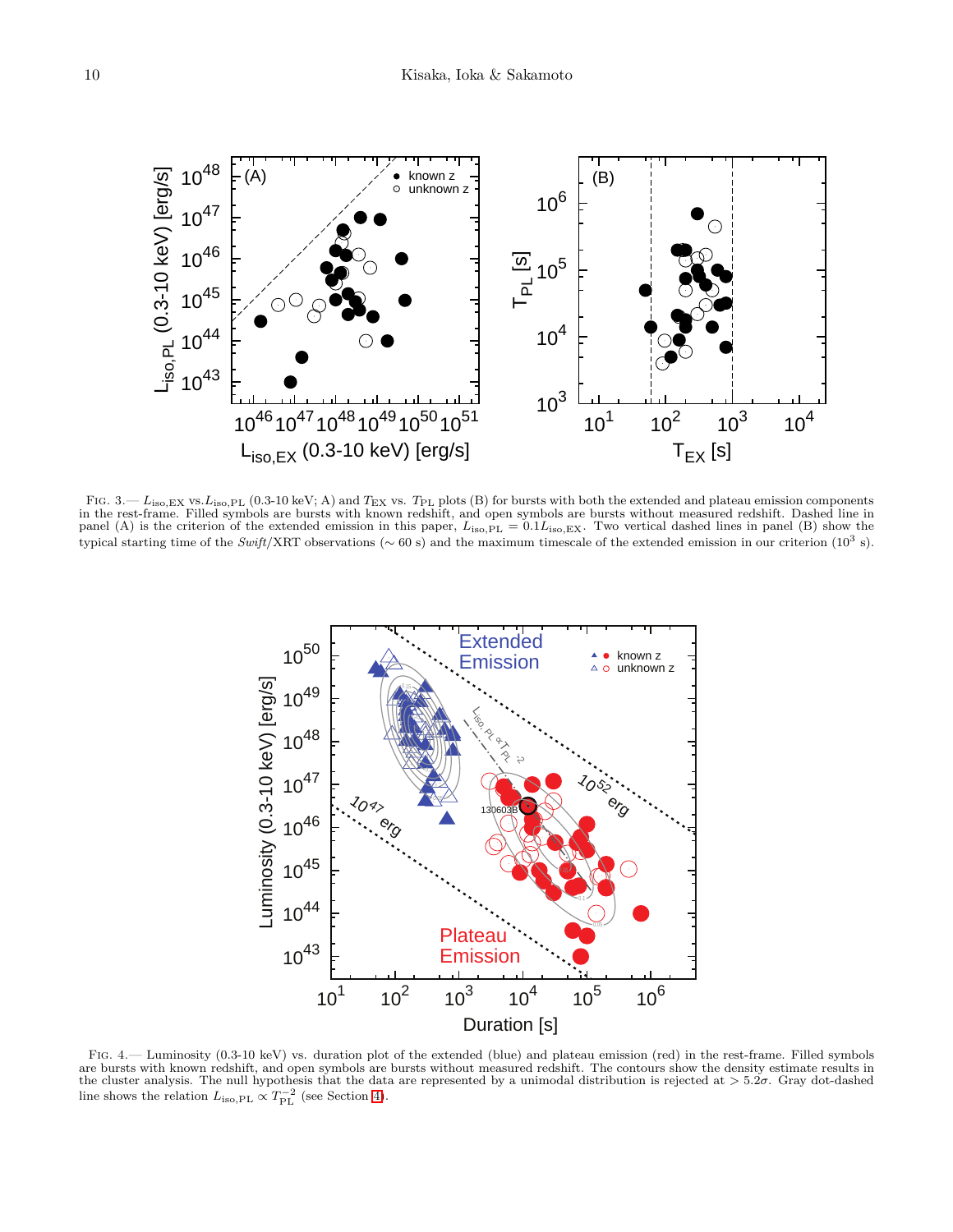emission (red of Figure [4\)](#page-9-0). The significance of this bimodality is evaluated by the bootstrap approach using 'mclustBootstrapLRT' program which is a part of the 'mclust' package. Based on this analysis, the null hypothesis that the data are represented by a unimodal distribution is rejected at  $>5.2\sigma$ . Therefore, our result strongly supports that the extended and plateau emission are distinct components from each other. There is a general trend that the plateau emission with lower luminosity has longer duration (Figure [4\)](#page-9-0), although there is a large scatter. From the light curve formula in Equation  $(1)$ , the isotropic energy for each component  $i(=EX \text{ or }$ PL) in 0.3-10 keV is

$$
E_{\text{iso},i} = \frac{L_{\text{iso},i}T_i}{\alpha - 1} \quad (\alpha > 1). \tag{2}
$$

Using the value  $\alpha = 40/9$ , the isotropic energy is  $E_{\text{iso},i} = (9/31)L_{\text{iso},i}$ ; From Figure [4,](#page-9-0) the ranges of the isotropic energies of the extended and plateau emission are  $10^{48}$  erg  $\lesssim E_{\rm iso, EX} \lesssim 10^{51}$  erg and  $10^{47}$  erg  $\lesssim$  $E_{\text{iso,PL}} \lesssim 10^{51}$  erg, respectively.

Figure [5](#page-11-1) (A) plots the energies  $E_{\text{iso,EX}}$  and  $E_{\text{iso,PL}}$  for short GRBs with both components. The ratio of the energy is  $E_{\text{iso,EX}}/E_{\text{iso,PL}} \sim 1 - 100$ . Figure [5](#page-11-1) (A) indicates that there is a possible positive trend between two energies  $E_{\text{iso,EX}}$  and  $E_{\text{iso,PL}}$  for all and redshift-measured bursts (filled circles).

Figures [5](#page-11-1) (B) and (C) show the isotropic energy plots of  $E_{\text{iso,EX}}$  and  $E_{\text{iso,PL}}$  relative to that of the prompt emission,  $E_{\text{iso,PR}}$ . We use the *Swift*/BAT fluence (15-150 keV) taken from the Swift GRB Table  $9$  to calculate  $E_{\text{iso, PR}}$ . For the bursts with the Swift/BATdetected extended emission, we use the fluence of only a short pulse in the BAT energy band for  $E_{\text{iso, PR}}$  (Data are provided by A. Lien for GRBs listed in Table 3 of [Lien et al. 2016](#page-17-13)). For GRB 060614, we use the fluence of the short pulse from [Gehrels et al. \(2006\)](#page-17-60). For GRB 080123, since the extended emission in the  $Swith/BAT$ band was weak [\(Lien et al. 2016\)](#page-17-13), we use the total fluence from the Swift GRB Table as the fluence of the prompt emission. Note that the observed peak energy of the prompt emission of short GRBs  $E_{\rm peak}^{\rm obs}$  could be higher than 150 keV, and the photon index  $\alpha_{\rm p}$  is typically  $\sim -1$  (e.g., [Lien et al. 2016\)](#page-17-13). In the case of  $E_{\text{peak}}^{\text{obs}} > 150 \text{ keV}$ , the bolometric isotropic energy could be  $\sim (E_{\rm peak}^{\rm obs}/150 \,\text{keV})^{2+\alpha_{\rm p}}$  times higher than that in 15-150 keV band.

Figure [5](#page-11-1) (B) shows that the energies of the prompt and extended emission are almost comparable,  $E_{\text{iso,PR}} \sim$  $E_{\text{iso,EX}}$ . The short GRBs with the Swift/BATdetected extended emission have a similar trend (e.g., [Perley et al. 2009\)](#page-18-3). This also supports that both the extended emission detected by Swift/BAT and XRT are the same component. For the plateau emission, although the isotropic energy is on average  $E_{\text{iso,PL}} \sim 0.1 E_{\text{iso,PR}}$ , a significant fraction of bursts has  $E_{\text{iso,PL}}$  comparable to  $E_{\text{iso,PR}}$  as shown in Figure [5](#page-11-1) (C). This would suggest that the plateau emission is also produced by the central engine activities. The energy  $E_{\text{iso,PL}}$  also seems to have a positive trend with  $E_{\text{iso,PR}}$ .

#### <span id="page-10-0"></span>4. DETECTABILITY AS ELECTROMAGNETIC COUNTERPARTS TO GRAVITATIONAL WAVE SOURCES

The leading model of short GRBs is an NS binary merger (e.g., [Narayan et al. 1992\)](#page-18-1). The NS binary merger is accompanied with strong GW emission, which can be detected by current GW detectors. A simultaneous detection of GW and EM emission would maximize the available information from this spectacular event (e.g., [Metzger & Berger 2012\)](#page-17-7).

Current  $\gamma$ -ray detectors such as  $Swift/BAT$  can detect the prompt emission if the short GRB occurs within the GW detection horizon ( $\sim 100$  Mpc) and the GRB jet points to us. Since the duration of the prompt emission is  $\leq 1$  s, the detection probability is mainly determined by the field-of-view of the detectors.

The long-lasting components, the extended and plateau emission, are also bright enough for detections if a short GRB occurs within the GW detection horizon. By virtue of the long duration, the follow-up observations are possible after receiving the GW detection alert (within  $\lesssim 10^2$  s; [Singer et al. 2014](#page-18-19); [Chen & Holz 2015](#page-17-61); Singer  $\&$  Price 2016). Especially, since the duration of the plateau emission is longer than the orbital period of all-sky survey detectors, the detection probability is much higher than that determined by the ratio of the field-of-view to the all-sky.

Nearly isotropic emission is also expected. A significant fraction of the plateau emission could be scattered to a wide solid angle by the merger ejecta [\(Kisaka et al.](#page-17-26) [2015b](#page-17-26)). During the plateau activity timescale  $({\sim 10^4 \text{ s}})$ , the radius of the plateau emission region is smaller than that of the expanding merger ejecta. The optical depth for the Thomson cross section is typically larger than unity during the plateau phase. Since the Lorentz factor is low  $(\Gamma \sim 10)$  inside the jet due to the cocoon confinement [\(Bromberg et al. 2011](#page-17-62); [Nagakura et al. 2014](#page-17-63)), the relativistic beaming angle is larger than the jet opening angle  $\theta_j$ . Then, the emitted photons with angle  $\gtrsim \theta_j$ relative to the jet axis are scattered to a large angle by the surrounding non-relativistic ejecta [\(Kisaka et al.](#page-17-26) [2015b](#page-17-26)). Since the collimated emission is scattered to an isotropic distribution, the luminosity of the scattered component is

<span id="page-10-2"></span>
$$
L_{\text{scatter}} \sim 10^{-3} (\theta_{\text{j}}^2 / 10^{-3}) L_{\text{iso, PL}}.\tag{3}
$$

Here, we investigate the detectability of on-axis extended and plateau emission taking into account their luminosity and duration distributions. We also consider the detectability of the scattered plateau emission. Figure [6](#page-12-0) shows the energy flux and duration of the extended and plateau emission if the short GRBs in our sample occur at 100 Mpc, which is approximately the detection horizon of a binary NS merger for the current GW detectors [\(Abbott et al. 2016d\)](#page-17-6). We use Equation [\(3\)](#page-10-2) to estimate the flux of the scattered plateau emission [\(Kisaka et al. 2015b\)](#page-17-26). In Figure [6,](#page-12-0) we also plot the flux sensitivities of the current and planned X-ray detectors. Since the typical photon index of the extended emission is ∼ −2 [\(Lien et al. 2016\)](#page-17-13) and a similar value within the uncertainty for the plateau emission (according to

<span id="page-10-1"></span><sup>9</sup> https://swift.gsfc.nasa.gov/archive/grb table/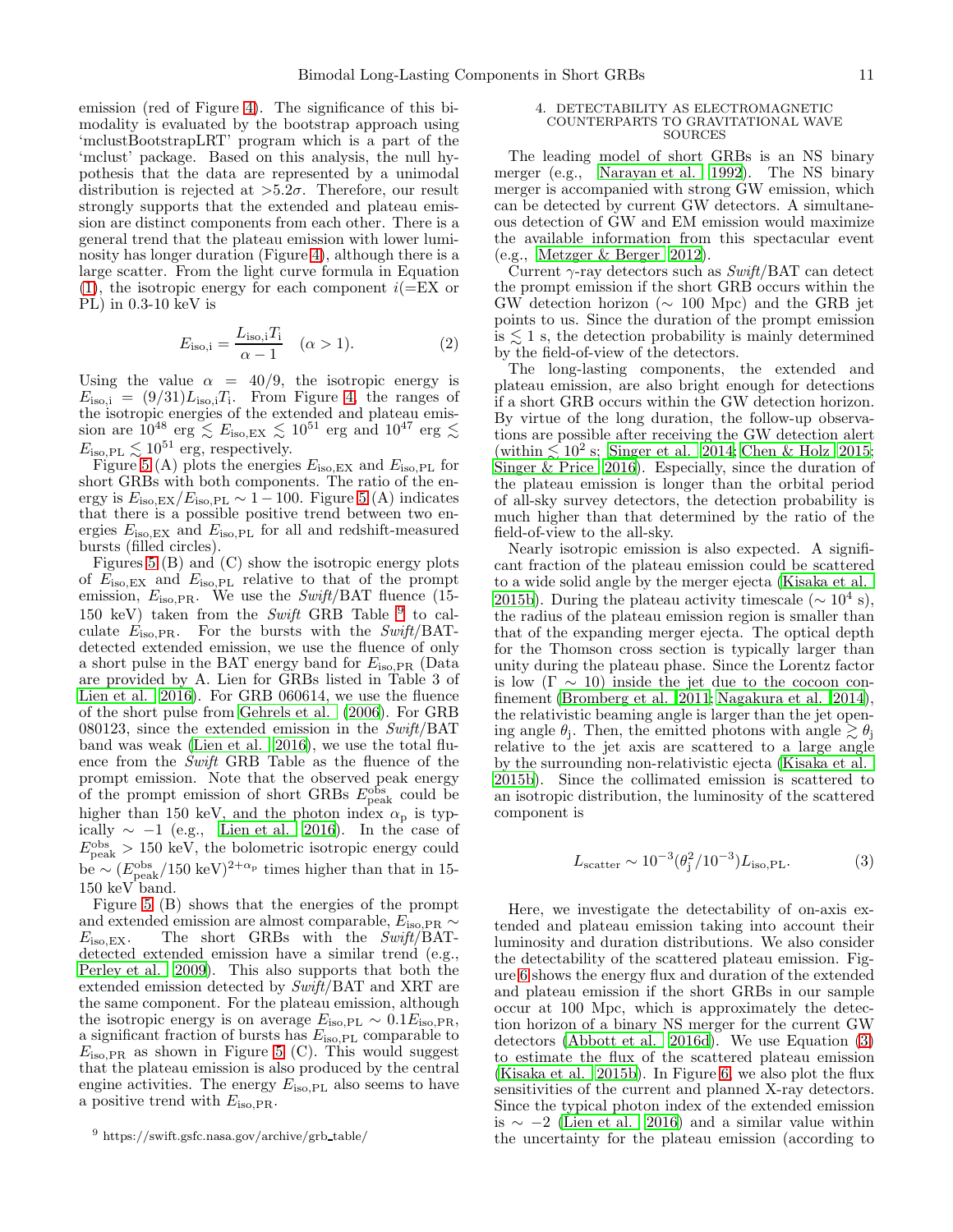

<span id="page-11-1"></span>FIG. 5.— Plots of the isotropic energies  $E_{\text{iso, PL}}$  (0.3-10 keV),  $E_{\text{iso, EX}}$  (0.3-10 keV) and  $E_{\text{iso, PR}}$  (15-150 keV). Filled circles are bursts with known redshift, and open circles are bursts without measured-redshift.

 $Swift/XRT$  GRB light curve repository <sup>[10](#page-11-2)</sup>), we neglect the difference of the energy bands for each detector to consider the energy flux.

From Figure [6,](#page-12-0) the energy flux distributions of the extended and plateau emission are  $\sim 10^{-7} - 10^{-4}$  erg cm<sup>-2</sup> s<sup>-1</sup> and  $\sim 10^{-11} - 10^{-7}$  erg cm<sup>-2</sup> s<sup>-1</sup>, respectively. The monitoring observations by CALET/HXM, Fermi/GBM, INTEGRAL/SPI-ACS, and Swift/BAT can detect most of the extended emission population if the line of sight is within the jet opening angle. Swift/BAT and MAXI/GSC can detect some bright plateau emission. Note that MAXI scans the entire sky every 92-minute orbital period, which is comparable to or shorter than the duration of the plateau emission. Although eROSITA can detect most of the scattered plateau emission, its small field-of-view (0.833 deg<sup>2</sup> ) makes it difficult to detect the X-ray signals with GW simultaneously.

In the follow-up observations of the GW sources, Swift/XRT with 100 s integration time [\(Kanner et al.](#page-17-64) [2012\)](#page-17-64), future *ISS-Lobster*/WFI with 450 s integra-tion time [\(Camp et al. 2013](#page-17-65)), and future  $Einstein$ Probe/WXT with 1000 s integration time [\(Yuan et al.](#page-18-21) [2015\)](#page-18-21) can detect the plateau emission. These detectors can also detect the scattered plateau emission in the bright population including GRB 130603B (Figure [6\)](#page-12-0).

The long-lasting activities of the central engine could significantly contribute to the heating of the merger ejecta (engine-powered macronova; [Kulkarni](#page-17-30) [2005;](#page-17-30) [Yu, Zhang & Gao 2013](#page-18-8); [Metzger & Piro 2014;](#page-17-23) [Kisaka et al. 2015a](#page-17-25)[,b](#page-17-26)). The emission from the heated

ejecta is observed as a macronova and has been discussed as a promising EM counterpart to the NS binary merger (e.g., Li & Paczyńsky 1998; [Kulkarni 2005](#page-17-30); [Metzger et al. 2010b;](#page-17-32) [Kisaka et al. 2015a](#page-17-25)[,b](#page-17-26), [2016](#page-17-66)). The observed peak luminosity depends on the internal energy in the ejecta at the time when the diffusion timescale of photons in the ejecta becomes comparable to the dynamical timescale. If the energy injection timescale is earlier than the peak phase of the macronova, the internal energy in the ejecta decreases due to the adiabatic cooling. Then, the plateau emission is more effective for heating than the extended emission [\(Kisaka et al. 2015b](#page-17-26)). The internal energy in the heated ejecta after the energy injection  $(t > T_{PL})$ is  $\sim E_{\text{int}}(t/T_{\text{PL}})^{-1} \propto L_{\text{iso,PL}} T_{\text{PL}}^2$ , where the total injected energy is determined by the radiative efficiency  $\eta$ , the jet opening angle  $\theta_j$ , the observed isotropic luminosity  $L_{\text{iso,PL}}$ , and the duration  $T_{\text{PL}}$ , as  $\dot{E}_{\text{int}}$  =  $[(\theta_j^2/2)/\eta]L_{\text{iso,PL}}T_{\text{PL}}$ . Note that the value of  $L_{\text{iso,PL}}T_{\text{PL}}^2$ for GRB 130603B ( $L_{\rm iso, PL} \sim 4 \times 10^{46}$  erg s<sup>-1</sup>,  $T_{\rm PL} \sim$  $10<sup>4</sup>$  s), which was first reported as a macronova event [\(Tanvir et al. 2013](#page-18-22); [Berger et al. 2013a\)](#page-17-67), lies in the median of the distribution of  $L_{\text{iso,PL}}T_{\text{PL}}^2$  (gray dot-dashed line in Figure [4\)](#page-9-0). Thus the peak luminosity of the macronova associated with GRB 130603B is a typical value of the engine-powered macronova, implying that the dominant energy source could be the central engine not the radioactivity of r-process elements.

#### 5. IMPLICATIONS FOR BH ENGINE MODELS

<span id="page-11-0"></span>In Section 3, we show that the light curve of most short GRBs consists of bimodal long-lasting components following the prompt emission. The plateau-like evolution

<span id="page-11-2"></span><sup>10</sup> http://www.swift.ac.uk/xrt curves/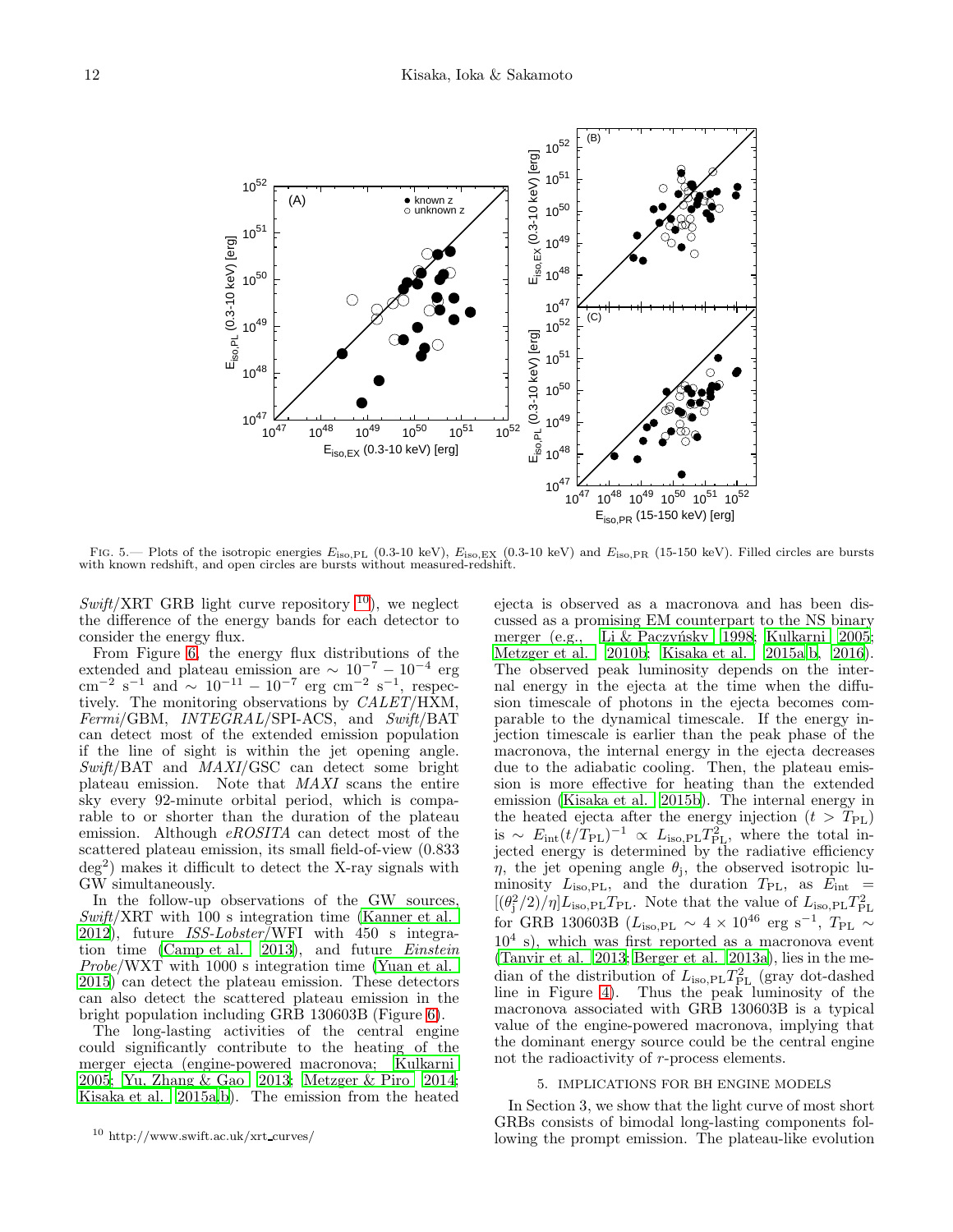

<span id="page-12-0"></span>Fig. 6.— Flux-duration plot of extended, plateau and scattered emission components for all short GRBs with distance 100 Mpc. Black dashed lines show the sensitivity limits of CALET/HXM (integration time 1 s; [Adriani et al. 2016](#page-17-68)), INTEGRAL/SPI-ACS (integration time 1 s; [Savchenko et al. 2016](#page-18-23)), Fermi/GBM (integration time 1 s; [Narayana Bhat et al. 2016](#page-18-24)), Swift/BAT (integration time 1 s; [Krimm et al. 2013](#page-17-69)), Swift/XRT (integration time 100 s; [Kanner et al. 2012\)](#page-17-64), and MAXI/GSC (integration time corresponding to a single pass; [Sugizaki et al. 2011\)](#page-18-25). Green solid lines show the sensitivity limits of planned detectors, ISS-Lobster/WFI (integration time 450 s; [Camp et al. 2013](#page-17-65)), *Einstein Probe*/WXT (integration time 1000 s; [Yuan et al. 2015\)](#page-18-21), and *eROSITA* (integration time corresponding to a single survey pass; [Merloni et al. 2012](#page-17-70)).

 $(L \propto t^0)$  is difficult to explain by the normal afterglow model (e.g., [Sari et al. 1998\)](#page-18-18). For a single plateau model such as the spin-down of highly magnetized NSs (e.g., [Usov 1992;](#page-18-26) Zhang & Mészáros 2001; [Gao & Fan](#page-17-71) [2006;](#page-17-71) [Metzger et al. 2008b](#page-17-21); [Bucciantini et al. 2012;](#page-17-22) [Lyutikov 2013](#page-17-72)) and BHs (e.g., [Barkov & Pozanenko](#page-17-73) [2011;](#page-17-73) [Nakamura et al. 2014\)](#page-17-24), additional mechanisms to produce another component are required [\(Gompertz et al. 2014;](#page-17-18) [Gibson et al. 2017](#page-17-20)).

The phenomenological light curve in Equation [\(1\)](#page-1-4) is motivated by the BH engine model [\(Kisaka & Ioka](#page-17-19) [2015\)](#page-17-19). An NS-NS or BH-NS merger leaves a BH with a surrounding disk and merger ejecta (e.g., [Hotokezaka et al. 2013](#page-17-74); [Kyutoku et al. 2015\)](#page-17-75). In this model, a relativistic jet is launched via Blandford-Znajek (BZ) process [\(Blandford & Znajek 1977](#page-17-76)) from the BH. For the BH with a mass  $M_{\text{BH}}$ , a spin parameter  $a = Jc/GM_{\text{BH}}$ , an angular frequency  $\Omega_{\text{H}}$  =  $ac/(2M_{\rm BH}r_{\rm H})$ , and a magnetic flux  $\Psi_{\rm BH} \sim \pi r_{\rm H}^2 B_{\rm H}$ , the total power of the BZ jet is (e.g., Blandford  $\&$  Znajek [1977;](#page-17-76) [Tchekhovskoy et al. 2011\)](#page-18-28)

$$
L_{\rm BZ} \sim \frac{\kappa}{4\pi c} \Omega_{\rm H}^2 \Psi_{\rm BH}^2,\tag{4}
$$

where  $\kappa \approx 0.05$ , J is the angular momentum of the BH,  $B_{\rm H}$  is the strength of the magnetic field at the BH,  $r_{\rm H}$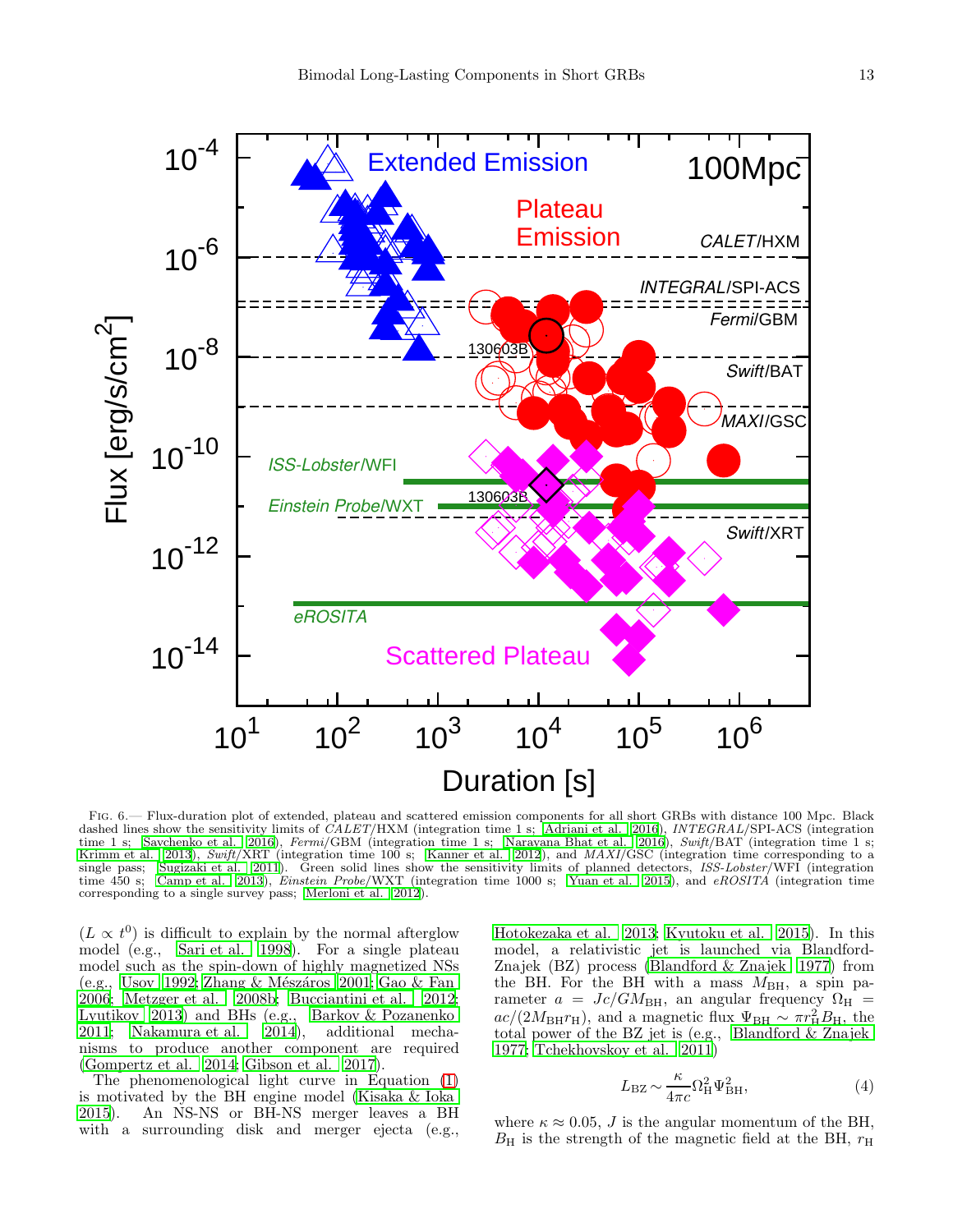

<span id="page-13-3"></span>FIG. 7.— Estimated total mass of the fallback matter  $M_f$  and magnetic field  $B_H$  for extended (blue triangles) and plateau emission (red circles). Filled symbols are events with known redshift, and open symbols are events without measured redshift. Solid lines connect each event of short GRBs.

is the radius of the BH horizon,  $c$  is the light speed, and G is the gravitational constant, We use  $a/M_{\rm BH} \sim 0.7$ as a fiducial value [\(Shibata & Taniguchi 2006\)](#page-18-29). Taking into account the beaming correction  $(\theta_j^2 \sim 10^{-3})$ ; [Fong et al. 2014,](#page-17-77) [2015\)](#page-17-78) and the radiative efficiency ( $\eta \sim$ 0.1; [Zhang et al. 2007\)](#page-18-30), the observed isotropic luminosity is

<span id="page-13-0"></span>
$$
L_{\rm iso} \sim \eta (2/\theta_{\rm j}^2) L_{\rm BZ} \sim 10^2 L_{\rm BZ}.
$$
 (5)

As long as the pressure of fallback matter supports the magnetic flux on the BH, the BZ power remains flat,  $L_{\text{iso}} \propto t^0$  (see also [Tchekhovskoy & Giannios 2015\)](#page-18-31).

The timescale of each component  $T_i$  is determined by the pressure balance between the fallback matter and magnetic field. Such a disk state is the so-called magnetically arrested disk (e.g., [Narayan et al. 2003\)](#page-18-32). If the matter pressure cannot support the magnetic flux on BH, the BZ power reduces. The temporal evolution of the mass accretion rate is (e.g., [Rosswog 2007;](#page-18-33) [Kyutoku et al. 2015](#page-17-75)),

$$
\dot{M} = \frac{2}{3} \frac{M_{\rm f}}{0.1 \text{ s}} \left(\frac{t}{0.1 \text{s}}\right)^{-5/3}, \quad (t > 0.1 \text{ s}), \tag{6}
$$

where  $M_f \equiv \int_{0.1}^{\infty} \dot{M} dt$  is the total fallback mass after the reference time  $t > 0.1$  s. From the force balance between the matter and magnetic field pressures, the characteristic timescale of the BZ jet is given by

<span id="page-13-1"></span>
$$
T \sim 1 \times 10^4 \left(\frac{M_{\rm f}}{10^{-3} M_{\odot}}\right)^{3/5} \left(\frac{B_{\rm H}}{10^{12} \rm G}\right)^{-6/5} \text{ s}, \quad (7)
$$

where we use the BH mass  $M_{\text{BH}}$  =  $3M_{\odot}$ , and the radial velocity  $v_{\rm R} \sim 10^{-2}\sqrt{GM_{\rm BH}/R_{\rm H}}$  (e.g., [Tchekhovskoy et al. 2011;](#page-18-28) [Zamaninasab et al. 2014\)](#page-18-34).

We discuss the implications for the BH engine model [\(Kisaka & Ioka 2015\)](#page-17-19) from the results in Section 3. Since the light curve implied by the BH engine model is consistent with the observations, the results in [Kisaka & Ioka \(2015\)](#page-17-19) are also applicable to our sample. Using the obtained parameters  $L_{\rm iso, EX}$ ,  $L_{\rm iso, PL}$ ,  $T_{\rm EX}$ , and  $T_{\rm PL}$ , we can estimate the magnetic field  $B_{\rm H}$  and the total fallback mass  $M_f$  as follows. The strength of the magnetic field  $B_H$  is determined by the observed luminosity  $L<sub>iso</sub>$  from Equation [\(5\)](#page-13-0), as

<span id="page-13-2"></span>
$$
B_{\rm H} \sim 3 \times 10^{12} \left( \frac{\eta/\theta_{\rm j}^2}{10^2} \right)^{-1/2} \left( \frac{L_{\rm iso}}{10^{47} \text{erg s}^{-1}} \right)^{1/2} \text{G. (8)}
$$

On the other hand, the total fallback mass  $M_f$  is derived from Equations  $(7)$  and  $(8)$ , as

<span id="page-13-4"></span>
$$
M_{\rm f} \sim 1 \times 10^{-2} \left( \frac{\eta/\theta_{\rm j}^2}{10^2} \right)^{-1}
$$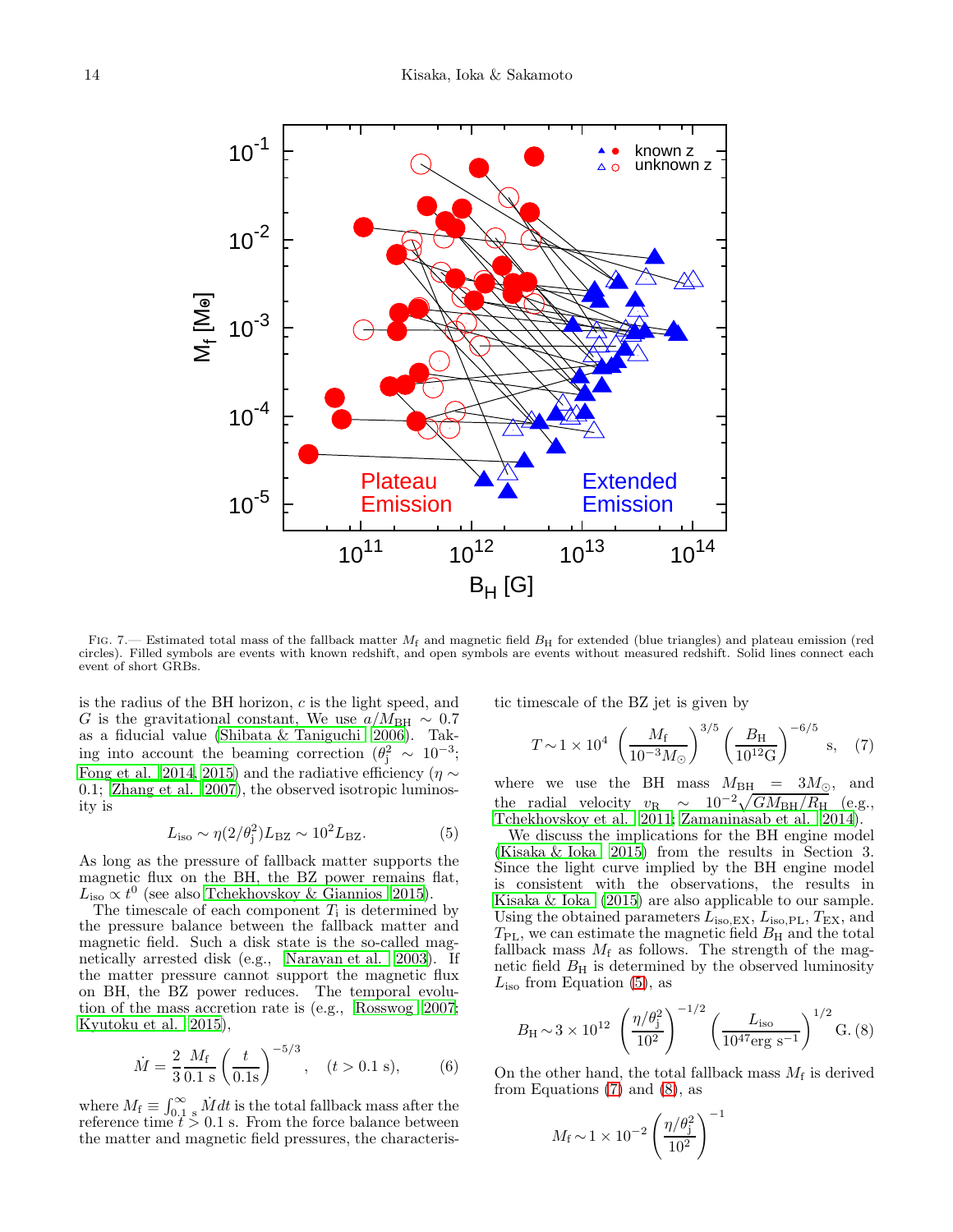$$
\times \left(\frac{L_{\text{iso}}}{10^{47} \text{erg s}^{-1}}\right) \left(\frac{T}{10^4 \text{s}}\right)^{5/3} M_{\odot}.
$$
 (9)

Figure [7](#page-13-3) shows the distributions of  $B_H$  and  $M_f$  from the observations. The ranges of the magnetic field strength are  $B_H \sim 10^{12} - 10^{14}$  G for the extended emission, and  $B_H \sim 10^{11} - 10^{13}$  G for the plateau emission. The range of the magnetic field for the plateau emission is consistent with that of typical NSs and PSR J0737- 3039B in the double pulsar system [\(Lyne et al. 2004\)](#page-17-79). The range of the fallback mass  $M_f \sim 10^{-5} - 10^{-1} M_{\odot}$ is consistent with the numerical relativity simulations (e.g., [Hotokezaka et al. 2013;](#page-17-74) [Kyutoku et al. 2015;](#page-17-75) [Kawaguchi et al. 2015;](#page-17-80) [Foucart et al. 2015,](#page-17-81) [2017\)](#page-17-82). There is significant dispersion in the distribution of the derived fallback mass. For BH-NS mergers, the total mass and mass ratio of the binaries before the merger should have some dispersions, which may explain the dispersion of the fallback mass  $M_f$ . On the other hand, for the NS-NS mergers, the dispersions of the total mass and the mass ratio are relatively narrow. Then, the large dispersion could stem from the varieties of the radiation efficiency  $\eta$  and the jet opening angle  $\theta_j$ .

Note that the populations of the extended and plateau emission do not overlap in  $M_f - B_H$  plot (Figure [7\)](#page-13-3). This is because the distributions of two durations  $T_{\text{EX}}$  and  $T_{PL}$  are completely separated (Figure [4\)](#page-9-0). In fact, two populations are split by the line  $M_f \propto B_H^2$  derived from Equation [\(7\)](#page-13-1) with  $T = \text{const.}$  From Equation (7), the timescale does not depend on the radiation efficiency  $\eta$ and the jet opening angle  $\theta_j$ . Then, the populations of the extended and plateau emission do not overlap in Fig-ure [7](#page-13-3) irrespective of  $\eta$  and  $\theta_j$ .

In some bursts, the fallback mass calculated from the extended emission is rather different from that from the plateau emission (Figure [7\)](#page-13-3). The duration of extended emission  $T_{\rm EX}$  could become short because of the decrease of the magnetic flux  $\Psi_{\text{BH}}$  via the magnetic reconnection (phase VI in Figure 2 of [Kisaka & Ioka 2015\)](#page-17-19). Then, the fallback mass  $M_f$  from Equation [\(9\)](#page-13-4) is underestimated. On the other hand, at the plateau emission phase, the initial magnetic flux of an NS before the merger would give the lower bound on  $\Psi_{\text{BH}}$  (phase VII in Figure 2 of [Kisaka & Ioka 2015](#page-17-19)). Then, the fallback mass estimated from Equation [\(9\)](#page-13-4) tends to be larger than that for the extended emission. Therefore, it is reasonable that the fallback mass derived from the extended emission tends to be smaller than that from the plateau emission.

In a few bursts, the temporal flux decay at the end of the extended emission seems much steeper than the BH engine model (e.g., [Barthelmy et al. 2005\)](#page-17-9). Such steep decays are produced only by the activity of the central engine [\(Ioka et al. 2005\)](#page-17-10). The light curve model described in Equation [\(1\)](#page-1-4) and shown in Figure [1](#page-4-0) is a simple toy model. Detailed processes such as the magnetic flux decay due to the magnetic reconnection near the BH horizon are not included in our model, and can produce the short-timescale seen at the end of the extended emission phase. In fact, the magnetic reconnection and the resultant decline of the magnetic flux occurs near the BH horizon, so that the minimum decay timescale of the extended emission is the light crossing time of the BH horizon  $(\ll 1 \text{ s})$ .

For the light curve, we assume the temporal de-

caying index  $\alpha = 40/9$  in Equation [\(1\)](#page-1-4). This value is calculated from the temporal evolution of the mass accretion rate,  $\dot{M} \propto t^{-5/3}$  (e.g., [Rosswog](#page-18-33) [2007;](#page-18-33) [Kyutoku et al. 2015\)](#page-17-75). The mass accretion rate from the remnant disk of NS-NS and BH-NS mergers at late phase  $(t > 1$  s) has been studied (e.g., Metzger et al.  $2008a$ ,  $2010a$ ; Fernández & Metzger [2013;](#page-17-85) Metzger & Fernández 2014; Fernández et al. [2015,](#page-17-87) [2017\)](#page-17-88). If the effect of the disk outflow is negligible as in the low viscosity case, the mass accretion rate of the advection-dominated disk scales with  $\dot{M}$   $\propto$   $t^{-4/3}$ [\(Metzger et al. 2008a\)](#page-17-83). Then, the total fallback mass  $M_f$  required for the duration of the plateau emission is about an order of magnitude smaller than the results in Figure [7.](#page-13-3) On the other hand, the disk winds are powerful and make the time dependence of the accretion rate steepen,  $\dot{M} \propto t^{-2.2}$  after  $t \gtrsim 1$  s in some simulation re-sults (Fernández et al. 2015, [2017\)](#page-17-88). Then, the required mass  $M_f$  becomes large, an order of solar mass ~  $M_{\odot}$ in some fraction of the bursts. In addition, the heating by the decay of r-process elements could also affect the accretion rate [\(Metzger et al. 2010a](#page-17-84)). Since the current numerical simulations only follow up to  $\leq 10$  s after the merger (Fernández et al.  $2015$ ,  $2017$ ) and do not include some important effects such as the magnetic field (e.g., [Kiuchi et al. 2015;](#page-17-89) [Siegel & Metzger 2017\)](#page-18-35), further studies at late phase  $(t \gg 10 \text{ s})$  are required.

## 6. CONCLUSIONS AND DISCUSSION

<span id="page-14-0"></span>We obtain the statistical properties of the extended and plateau emission components by comparing the phenomenological light curves with the observational data of 65 short GRBs detected by Swift/BAT and XRT. The phenomenological light curve in Equation [\(1\)](#page-1-4) is found to be consistent with all the observations in our sample. The number of bursts with both the extended and plateau emission components in our sample is 33, which is more than three times larger than that in previous works [\(Gompertz et al. 2014](#page-17-18); [Kisaka & Ioka 2015](#page-17-19)). Furthermore, the remaining bursts in our sample (32 bursts) may also have both emission components, which are consistent with the observations (gray dot-dashed curves in Figure [1\)](#page-4-0). This is the first statistical indication that the extended and plateau emission components are ubiquitous in short GRB light curves.

The extended and plateau emission are clearly distinct populations as shown in Figure [4.](#page-9-0) The ranges of the luminosity and duration for the extended emission are  $L_{\rm iso, EX} \sim 10^{47} - 10^{50}$  erg s<sup>-1</sup> and  $T_{\rm EX} \sim 10^2 - 10^3$ s, respectively. The ranges extend to the lower and longer values than those of the extended emission detected in the Swift/BAT band (Figure [2\)](#page-8-0). The ranges of the luminosity and duration for the plateau emission,  $L_{\text{iso,PL}} \sim 10^{43} - 10^{47} \text{ erg s}^{-1} \text{ and } T_{\text{PL}} \sim 10^{4} - 10^{5} \text{ s},$ respectively, also extend to the lower and longer values than those in the previous works with a small number of sample ( $\sim$  10; [Rowlinson et al. 2013;](#page-18-6) [Gompertz et al.](#page-17-18) [2014;](#page-17-18) [Kisaka & Ioka 2015](#page-17-19)). The isotropic energy of the extended emission  $E_{\text{iso,EX}}$  is comparable to that of the prompt emission  $E_{\text{iso,PR}}$ . The ratio  $E_{\text{iso,EX}}/E_{\text{iso,PR}}$  ~  $0.1 - 10$  is the same as the short GRBs with the extended emission detected in the Swift/BAT band (e.g., [Perley et al. 2009](#page-18-3)). On the other hand, the isotropic en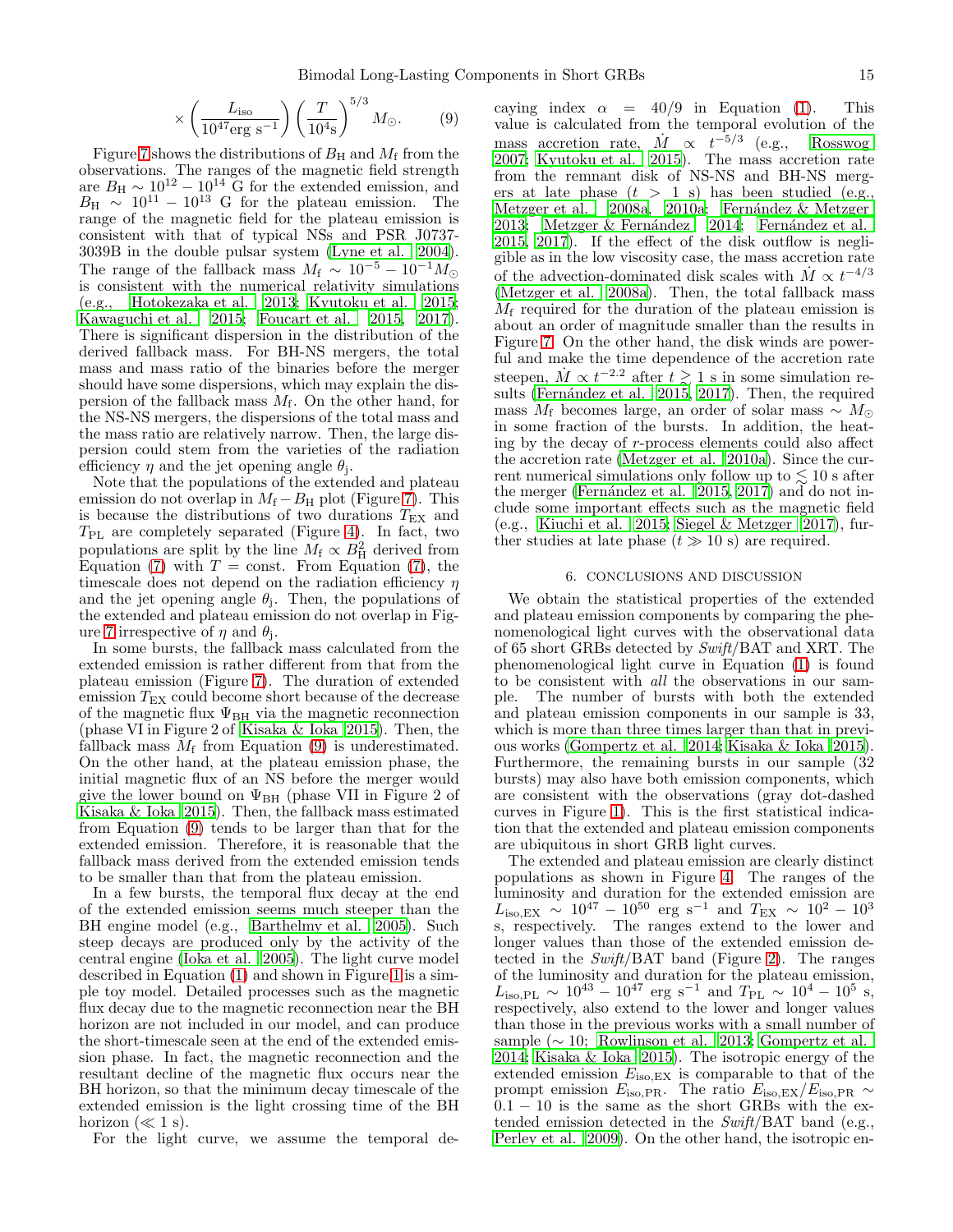ergy of the plateau emission,  $E_{\text{iso,PL}} \sim 10^{47} - 10^{51}$  erg, is ∼ 1−100 times lower than that of the prompt and the extended emission,  $E_{\text{iso,PR}}$  and  $E_{\text{iso,EX}}$ .

We consider that the extended emission detected by  $Swift/BAT$  (e.g., [Norris et al. 2011\)](#page-18-36) is the same component detected by  $Swift/XRT$  with duration  $\sim 10^2$  s. Actually, the luminosity and duration are continuously distributed (Figure [2\)](#page-8-0). The fraction of short GRBs with the extended emission in our sample is ∼75%, which is much higher than the previous values,  $\sim 2-25\%$  in the Swift/BAT data [\(Norris et al. 2010;](#page-18-4) [Sakamoto et al.](#page-18-5) [2011;](#page-18-5) [Kaneko et al. 2015;](#page-17-12) [Lien et al. 2016](#page-17-13)), 37.5% in bright short GRBs detected by both Swift/BAT and XRT [\(Kagawa et al. 2015\)](#page-17-14),  $\sim$  5% in the Fermi/GBM data [\(Kaneko et al. 2015\)](#page-17-12), and ∼7% in the BATSE data [\(Bostancı et al. 2013\)](#page-17-11), although these statistical values should not be directly compared because selection criteria are different. The energy spectrum of the extended emission is soft compared with that of the prompt emission (e.g., [Kagawa et al. 2015;](#page-17-14) [Lien et al. 2016\)](#page-17-13). In addition, at early phase of the light curve  $\sim 10^2$  s, most of our samples are detected by Swift/XRT whose flux sensitivity is much higher than that of Swift/BAT. In fact, the Swift/BAT-detected extended emission has the higher luminosity and shorter duration in the entire extended emission population as shown in Figure [2.](#page-8-0) These effects would increase the fraction of the XRT-detected bursts with the extended emission. On the other hand, the starting time of the observation by  $Swith/XRT$  is usually  $60 - 100$  s after the prompt emission, which is comparable to the duration of the extended emission. Then,  $Swift/XRT$  would miss some of the extended emission with short duration, and the actual fraction of the short GRBs with the extended emission could be higher than  $\sim 75\%.$ 

The fraction of the short GRBs with plateau emission in our samples is also ∼75%. Since the plateau emission is generally  $\sim 10^{-3} - 10^{-4}$  times dimmer than the extended emission (Figure [3](#page-9-1) A), the flux of the plateau emission in some bursts would be below the detection limit. Actually, the upper limit on the luminosity of the plateau emission in our sample is typically  $\sim 10^{44} - 10^{45}$ erg s<sup>−</sup><sup>1</sup> (gray dot-dashed curves in Figure [1\)](#page-4-0), higher than the lower end of the luminosity distribution of plateau emission (Figure [2\)](#page-8-0) at the time  $\sim 10^5$  s. Therefore, the actual fraction would be higher than  $\sim 75\%$ , and it is consistent with that almost all short GRBs have the plateau emission component.

There is a possible indication for the short- and longlived populations of the light curves at the plateau phase,  $t > 10^4$  s [\(Sakamoto & Gehrels 2009](#page-18-37)). From Figure [2\(](#page-8-0)B), the distribution may be composed by two distinct populations,  $T_{\rm PL} \sim 10^4$  s and  $T_{\rm PL} \sim 10^5$  s, although it is not so obvious in our sample.

The X-ray excess component with timescale  $\sim 10^6$ s, longer than the plateau emission, has also detected by XMM-Newton and Chandra in some bursts (e.g., [Fong et al. 2014](#page-17-77), [2016](#page-17-90)). For the excess component, the activity near the central engine such as an accretion disk is considered (e.g., [Rosswog 2007](#page-18-33); [Rossi & Begelman](#page-18-38) [2009;](#page-18-38) [Kyutoku et al. 2015;](#page-17-75) [Kisaka et al. 2016\)](#page-17-66). For the excess component detected by XMM-Newton in GRB 130603B, the fallback mass  $\sim 0.02 M_{\odot}$  are required to

produce the observed luminosity  $\sim 10^{41}$  erg s<sup>-1</sup> at  $\sim 7$ day in the rest-frame if the radiation efficiency of the accretion disk is ∼ 0.1 and the mass accretion rate follows  $\dot{M} \propto t^{-5/3}$  at  $t > 0.1$  s [\(Kisaka et al. 2016](#page-17-66)). This is consistent with the mass  $\dot{M}_{\rm f}$  from the observed plateau emission parameters if the radiation efficiency of the jet  $\eta \sim 2.5 \times 10^{-2}$  at the plateau emission phase is assumed. From Figure [7,](#page-13-3) a fraction  $\sim 17\%$  of bursts with the plateau emission requires the fallback mass  $M_{\rm f} \gtrsim 0.02 M_\odot$ , so that these bursts could have the X-ray excess with  $L \gtrsim 10^{41}$  erg s<sup>-1</sup> at ~7 day in the rest-frame. The excess component could also contribute to the energy source of the observed macronovae [\(Kisaka et al.](#page-17-66) [2016;](#page-17-66) [Jin et al. 2016](#page-17-91)).

We use the light curve data from UK Swift Science Data Center [\(Evans et al. 2007](#page-17-35), [2009](#page-17-36)). In some data, the exposure time is much shorter than the error duration. We show the data points with the low fractional exposure  $( $0.1$ ) as gray points in Figure 1. Even if we do$  $( $0.1$ ) as gray points in Figure 1. Even if we do$  $( $0.1$ ) as gray points in Figure 1. Even if we do$ not use such data, the results do not significantly change as shown in Figure [1.](#page-4-0) For the last data point in some GRBs, even if the fractional exposure is close to unity, the arrival time of almost all the photons in the bin is clustering in the first short time range compared with the error duration. Then, we may overestimate the duration in the light curve fitting. A example is the last data point in GRB 090515, which is divided by the detection point with duration  $< 10<sup>2</sup>$  s and the upper limit with  $\sim 10<sup>3</sup>$  s in the analysis by [Rowlinson et al. \(2010a\)](#page-18-39). Note that for GRB 090515, the last data point corresponds to the decay phase of the extended emission (Figure [1\)](#page-4-0), which could decay more rapidly than the model light curve. We consider that such data points do not significantly change our results.

The emission solid angles of the extended and plateau emission are unknown. If the emission is isotropic, the extended and plateau emission could be easily detectable as EM counterparts to the NS binary mergers. For the Swift/BAT-detected extended emission, [Nakamura et al. \(2014\)](#page-17-24) estimated the emission solid angle,  $\sim 10^{-3}$  steradian, by comparing the detection rate by  $Swift/BAT$  with the estimated merger rate  $\sim 10^3$  Gpc<sup>-3</sup>  $\rm{yr}^{-1}.$ 

From our results, the extended emission is mainly detected in the Swift/XRT band, and the luminosity range is  $10^{47}$  erg s<sup>-1</sup>  $\lesssim L_{\text{iso,EE}} \lesssim 10^{50}$  erg s<sup>-1</sup>. The all-sky survey in soft X-ray band is planned by eROSITA. Let us consider the detection rate of the extended emission by eROSITA as a function of the emission solid angle,  $\Delta\Omega_{\rm EX}$ . The flux sensitivity limit of the eROSITA single survey pass is  $\sim 10^{-13}$  erg cm<sup>-2</sup> s<sup>-1</sup> [\(Merloni et al.](#page-17-70) [2012\)](#page-17-70), which corresponds to the detection horizon  $\sim 100$ Gpc in the luminosity distance and the comoving volume  $4 \times 10^3$  Gpc<sup>3</sup> for the luminosity  $\sim 10^{47}$  erg s<sup>-1</sup>. Then, the event rate in the volume is  $\sim 0.1$  s<sup>-1</sup> for the NS binary merger rate  $R_{\text{merger}} \sim 10^3 \text{ Gpc}^{-3} \text{ yr}^{-1}$ . Using the typical duration  $\sim 100$  s, there are always  $\sim 10$  events in the all-sky. Since a field-of-view of eROSITA is 0.833 deg<sup>2</sup> and the scanning speed is one full circle per four hours [\(Merloni et al. 2012](#page-17-70)), the detection rate is relatively high  $\sim 0.5(\Delta\Omega_{\rm EX}/4\pi)(R_{\rm merger}/10^3 \text{ Gpc}^{-3} \text{ yr}^{-1})$ day<sup>−</sup><sup>1</sup> . The events will be detected only in one scanning, in contrast to stationary sources. Therefore, eROSITA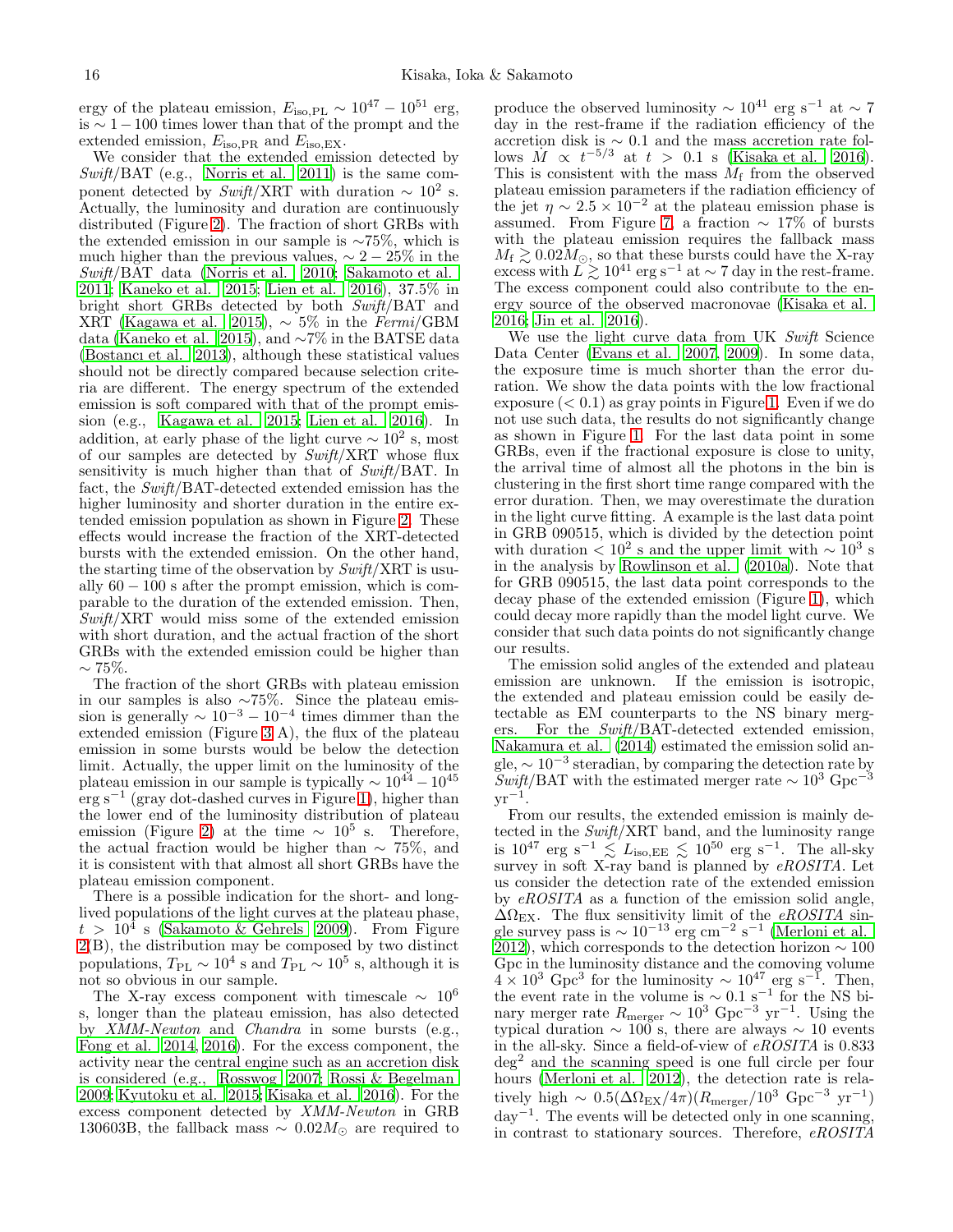could significantly constrain the emission solid angle of the extended emission.

If the extended emission is isotropic, off-axis events should appear as short GRB-less X-ray flashes or long GRBs with relatively simple shaped light curves and unusual host galaxy properties compared to normal long GRBs. XRF GRB060428b, which had a light curve similar to an observed X-ray flash and which was localized to a potential host elliptical galaxy [\(Perley et al. 2007\)](#page-18-40), was suggested as a possible off-axis extended emission of short GRB [\(Metzger et al. 2008b\)](#page-17-21). We will investigate long GRB afterglows with similar light curves to short GRBs in future work.

In the light curves of long GRBs, the existence of a single long-lasting component, so-called the plateau emission in addition to the prompt emission and Xray flares, has been established (e.g., [O'Brien et al.](#page-18-41) [2006;](#page-18-41) [Willingale et al. 2007;](#page-18-17) [Ghisellini et al. 2009;](#page-17-92) [Yamazaki 2009;](#page-18-42) [Grupe et al. 2013;](#page-17-93) [Rowlinson et al.](#page-18-43) [2014;](#page-18-43) [Dainotti et al. 2015;](#page-17-94) [Wang et al. 2015\)](#page-18-44). The duration distributions of the extended and plateau emission in short GRBs (Figure [3](#page-9-1) B) are similar to those of the prompt and plateau emission in long GRBs, respectively (e.g., [Willingale et al. 2007\)](#page-18-17). In addition, the distribution of the fluence ratio between the extended and plateau emission in short GRBs (Figure [5](#page-11-1) A) is also similar to that of the ratio between the prompt and plateau emission in long GRBs (e.g., [Willingale et al. 2007\)](#page-18-17). These similarities may suggest that the physical conditions of the model of [Kisaka & Ioka \(2015\)](#page-17-19) are realized in both short and long GRBs. In fact, the central engine activities, mass ejection, and fallback accompanied by supernova explosion are also expected in long GRBs.

There are some caveats to be addressed in the future work. First, we fit the phenomenological light curve with the observations by eye inspection, because the light curves often have additional complex structures of Xray flares (e.g., [Margutti et al. 2011\)](#page-17-95). The observed data of most bursts would be insufficient to separate such complex structures. In order to separate the additional structures from the flat component, a sample with more sufficient X-ray data is required.

Second, we also neglect the contribution of the normal afterglow in the X-ray light curve observed by Swift. Although the normal afterglow may contribute to some bursts whose light curves are consistent with a single power-law form  $(e.g., Lü et al. 2015)$ , these light curves are also able to fit with the extended and plateau emissions as demonstrated in this paper. The isotropic energies of the extended and plateau emission components are almost comparable to that of the prompt emission,  $E_{\rm iso,EX}/E_{\rm iso,PR} \sim 0.1-10$  and  $E_{\rm iso,PL}/E_{\rm iso,PR} \sim 0.01-1$ , as shown in Figure [5,](#page-11-1) which would also suggest the continuous energy injection from the central engine. Note that most of the Swift/XRT data are within  $\lesssim 10^5$  s after the prompt emission, so that the normal afterglow would significantly contribute to the X-ray light curve at later time  $( \gtrsim 10^5 \text{ s})$ , at which the jet break is seen (e.g., [Fong et al. 2015](#page-17-78)).

Third, we use the specific value  $\alpha = 40/9$  for the phenomenological light curve. Although the parameters  $L_{\text{iso,EX}}, L_{\text{iso,PL}}, T_{\text{EX}}, \text{and } T_{\text{PL}}$  do not significantly depend

on  $\alpha$  (see the dotted lines  $(\alpha = 5/3)$  in Figure [1\)](#page-4-0), the light curve with small  $\alpha$  could explain the observed data using a single emission component in a few bursts. Then, the fraction of bursts with the plateau emission would slightly decrease. On the other hand, the light curve model with small  $\alpha$  is not consistent with some bursts with the rapidly decaying plateau emission. In the theoretical point of view, the parameter  $\alpha$  depends on the accretion model as discussed in Section [5.](#page-11-0) A sample with sufficient X-ray data will provide the fitted value of  $\alpha$  to characterize the light curve and a clue to the fallback to the central engine.

Recently, a new X-ray transient detected by Chandra has been reported [\(Bauer et al. 2017](#page-17-96)). Using the measured redshift  $z \sim 2.2$  [\(Bauer et al. 2017\)](#page-17-96), the luminosity  $\sim 10^{47}$  erg s<sup>-1</sup> and duration  $\sim 10^2$  s could be consistent with the extended emission properties. The decaying light curve of the X-ray transient seems to become gradually shallow (in their Figure 4), so that the plateau emission may also contribute to the observed light curves. For the prompt emission properties, the interplanetary network (IPN; [Atteia et al. 1987\)](#page-17-97) gives the limits on the fluence and peak photon flux ( $< 10^{-6}$ )  $\text{erg cm}^{-1}$  and  $\textless 1$  photon  $\text{cm}^{-2}$  s<sup>-1</sup>, respectively, in the 25-150 keV range; [Bauer et al. 2017\)](#page-17-96). A fraction of the prompt emission of short GRBs is fainter than the limits [\(Lien et al. 2016](#page-17-13)). Within the  $2\sigma$  range of the measured photometric redshift, the host galaxy could locate at  $z \sim 0.39$  [\(Bauer et al. 2017\)](#page-17-96). If we use this value, the luminosity  $\sim 10^{44}$  erg s<sup>-1</sup> and duration  $\sim 10^3$  s are consistent with those of the scattered plateau emission. In addition, the event rate of the transient is  $\sim 10^2 - 10^3$  $yr^{-1}$  Gpc<sup>-3</sup> in the low  $z (\lesssim 1)$  case, which is also consistent with the rate of the orphan short GRBs [\(Berger](#page-17-1) [2014;](#page-17-1) [Bauer et al. 2017\)](#page-17-96).

Possible macronova emission was reported in short GRB 160821B [\(Tanvir et al. 2017;](#page-18-45) [Troja et al. 2016b](#page-18-46); [Kasliwal et al. 2017\)](#page-17-98), which occurred at  $z \sim 0.16$ [\(Levan et al. 2016\)](#page-17-57), closer than GRB 130603B. The peak luminosity is comparable to that of GRB 130603B while the peak time is earlier,  $t \sim 3$  day. The observed luminosity is consistent with the expected bolometric luminosity,  $\sim 10^{41} (t/3 \text{ day})^{-2} \text{ erg s}^{-1}$ , in the case of ejecta heated by the plateau activity [\(Kisaka et al.](#page-17-26) [2015b](#page-17-26)), where we use  $\eta = 0.1$ ,  $\theta_i = 0.1$ , and the observed value  $L_{\text{iso,PL}}T_{\text{PL}}^2$  in GRB 160821B, which is ~ 30 times smaller than that of GRB 130603B. Note that the possible X-ray excess component ( $\lesssim 10^{42}$  erg s<sup>-1</sup> at  $10^6$  s by  $Swift/XRT$ , see Figure [1\)](#page-4-0) could also contribute to heating the ejecta [\(Kisaka et al. 2016\)](#page-17-66). Therefore, the enginepowered macronova scenario is consistent with the observations so far.

We are grateful to the anonymous referee for constructive comments. We would like to thank Amy Lien for kindly providing the data of the short pulse fluence of short GRBs with extended emission, and Yutaka Ohira, Masaomi Tanaka, and Ryo Yamazaki for fruitful discussions. This work is supported by KAK-ENHI 16J06773 (S.K.), 24103006, 26247042, 26287051, 17H01126, 17H06131, 17H06357 (K.I.), and 17H06362 (K.I., T.S.).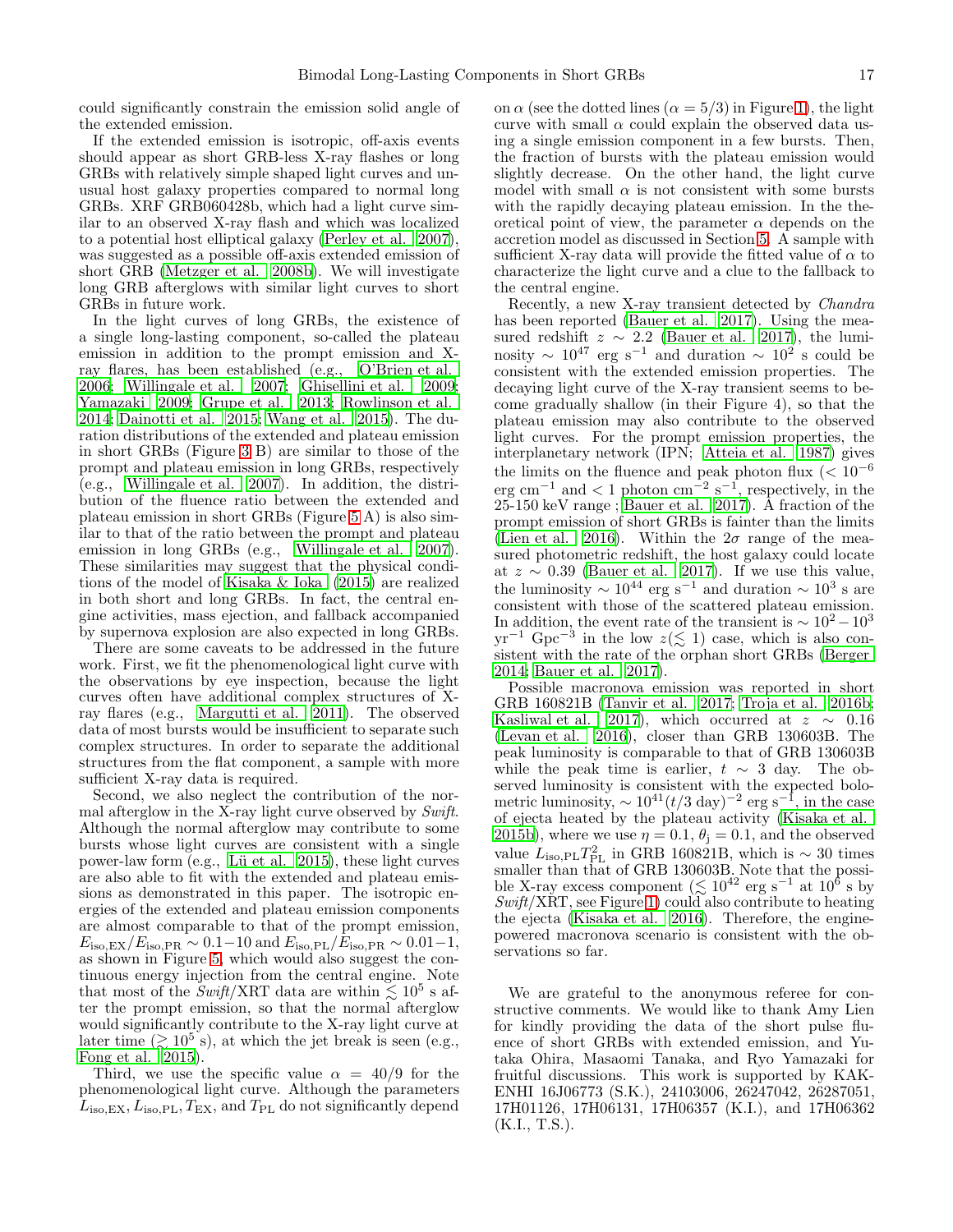#### REFERENCES

- <span id="page-17-2"></span>Abbott, B. P., Abbott, R., Abbott, T. D., et al. 2016a, PhRvL, 116, 061102
- <span id="page-17-3"></span>Abbott, B. P., Abbott, R., Abbott, T. D., et al. 2016b, PhRvL, 116, 241103
- <span id="page-17-4"></span>Abbott, B. P., Abbott, R., Abbott, T. D., et al. 2016c, PhRvX, 6, 041015
- <span id="page-17-6"></span>Abbott, B. P., Abbott, R., Abbott, T. D., et al. 2016d, ApJL, 832, L21
- <span id="page-17-5"></span>Abbott, B. P., Abbott, R., Abbott, T. D., et al. 2017, PhRvL, 118, 221101
- <span id="page-17-68"></span>Adriani, O., Akaike, Y., Asano, K., et al. 2016, ApJL, 829, L20
- <span id="page-17-97"></span>Atteia, J.-L., Barat, C., Hurley, K., et al. 1987, ApJS, 64, 305
- <span id="page-17-73"></span>Barkov, M. V., & Pozanenko, A. S. 2011, MNRAS, 417, 2161
- <span id="page-17-9"></span>Barthelmy, S. D., Cannizzo, J. K., Gehrels, N., et al. 2005, ApJL, 635, L133
- <span id="page-17-96"></span>Bauer, F. E., Treister, E., Schawinski, K., et al. 2017, MNRAS, 467, 4841
- <span id="page-17-42"></span>Berger, E. 2006, GCN, 5952, 1
- <span id="page-17-44"></span>Berger, E. 2009, ApJ, 690, 231
- <span id="page-17-1"></span>Berger, E. 2014, ARA&A, 52, 43
- <span id="page-17-67"></span>Berger, E., Fong, W., & Chornock, R. 2013a, ApJL, 774, L23
- <span id="page-17-41"></span>Berger, E., Fox, D. B., Price, P. A., et al. 2007, ApJ, 664, 1000
- <span id="page-17-38"></span>Berger, E., Price, P. A., Cenko, S. B., et al. 2005, Natur, 438, 988
- <span id="page-17-50"></span>Berger, E., Zauderer, B. A., Levan, A., et al. 2013b, ApJ, 765, 121
- <span id="page-17-76"></span>Blandford, R. D., & Znajek, R. L. 1977, MNRAS, 179, 433
- <span id="page-17-11"></span>Bostancı, Z. F., Kaneko, Y., & Göğüş, E. 2013, MNARS, 428, 1623
- <span id="page-17-62"></span>Bromberg, O., Nakar, E., Piran, T., & Sari, R. 2011, ApJ, 740, 100
- <span id="page-17-22"></span>Bucciantini, N., Metzger, B. D., Thompson, T. A., & Quataert, E. 2012, MNRAS, 419, 1537
- <span id="page-17-65"></span>Camp, J., Barthelmy, S. D., Blackburn, L., et al. 2013, ExA, 36, 505
- <span id="page-17-55"></span>Castro-Tirado, A. J., Sanchez-Ramirez, R., Lombardi, G., et al. 2015, GCN, 17758, 1
- <span id="page-17-43"></span>Cenko, S. B., Berger, E., Nakar, E., et al. 2008, [arXiv:0802.0874](http://arxiv.org/abs/0802.0874)
- <span id="page-17-61"></span>Chen, H.-Y., & Holz, D. E. 2015, [arXiv:1509.00055](http://arxiv.org/abs/1509.00055)
- <span id="page-17-53"></span>Chornock, R., & Fong, W. 2015, GCN, 17358, 1
- <span id="page-17-52"></span>Chornock, R., Lunnan, R., & Berger, E. 2013, GCN, 15307, 1
- <span id="page-17-56"></span>Cucchiara, A., & Levan, A. J. 2016, GCN, 19565, 1
- <span id="page-17-39"></span>D'Avanzo, P., Malesani, D., Covino, S., et al. 2009, A&A, 498, 711
- <span id="page-17-37"></span>D'Avanzo, P., Salvaterra, R., Bernardini, M. G., et al. 2014, MNRAS, 442, 2342
- <span id="page-17-94"></span>Dainotti, M., Petrosian, V., Willngale, R., et al. 2015, MNRAS, 451, 3898
- <span id="page-17-51"></span>de Ugarte Postigo, A., Thöne, C. C., Rowlinson, A., et al. 2014, A&A, 563, A62
- <span id="page-17-40"></span>Della Valle, M., Chincarini, G., Panagia, N., et al. 2006, Natur, 444, 1050
- <span id="page-17-35"></span>Evans, P. A., Beardmore, A. P., Page, K. L., et al. 2007, A&A, 469, 379
- <span id="page-17-36"></span>Evans, P. A., Beardmore, A. P., Page, K. L., et al. 2009, MNRAS, 397, 1177
- <span id="page-17-8"></span>Fan, X., Messenger, C., & Heng, I. S. 2017, [arXiv:1706.05639](http://arxiv.org/abs/1706.05639)
- <span id="page-17-85"></span>Fern´andez, R., & Metzger, B. D. 2013, MNRAS, 435, 502
- <span id="page-17-87"></span>Fernández, R., Quataert, E., Schwab, J., Kasen, D., & Rosswog, S. 2015, MNRAS, 449, 390
- <span id="page-17-88"></span>Fernández, R., Foucart, F., Kasen, D., et al. 2017, CQG, 34, 154001
- <span id="page-17-49"></span>Fong, W., Berger, E., Chornock, R., et al. 2013, ApJ, 769, 56
- <span id="page-17-48"></span>Fong, W., Berger, E., Chornock, R., et al. 2011, ApJ, 730, 26
- <span id="page-17-78"></span>Fong, W., Berger, E., Margutti, R., & Zauderer, B. A. 2015, ApJ, 815, 102
- <span id="page-17-77"></span>Fong, W., Berger, E., Metzger, B. D., et al. 2014, ApJ, 780, 118
- <span id="page-17-90"></span>Fong, W., Margutti, R., Chornock, R., et al. 2016, ApJ, 833, 151
- <span id="page-17-82"></span>Foucart, F., Desai, D., Brege, W., et al. 2017, CQG, 34, 044002
- <span id="page-17-81"></span>Foucart, F., O'Connor, E., Roberts, L., et al. 2015, PhRvD, 91, 124021
- <span id="page-17-59"></span>Fraley, C., & Raftery, A. E. 2002, JASA, 97, 611
- <span id="page-17-71"></span>Gao, W.-H., & Fan, Y.-Z. 2006, ChJAA, 6, 513
- <span id="page-17-60"></span>Gehrels, N., Norris, J. P., Barthelmy, S. D., et al. 2006, Natur, 444, 1044
- <span id="page-17-92"></span>Ghisellini, G., Nardini, M., Ghirlanda, G., & Celotti, A. 2009, MNRAS, 393, 253
- <span id="page-17-20"></span>Gibson, S. L., Wynn, G. A., Gompertz, B. P., & O'Brien, P. T. 2017, [arXiv:1706.04802](http://arxiv.org/abs/1706.04802)
- <span id="page-17-18"></span>Gompertz, B. P., O'Brien, P. T., & Wynn, G. A. 2014, MNRAS, 438, 240
- <span id="page-17-17"></span>Gompertz, B. P., O'Brien, P. T., Wynn, G. A., & Rowlinson, A. 2013, MNRAS, 431, 1745
- <span id="page-17-29"></span>Gottlieb, O., Nakar, E., & Piran, T. 2017, [arXiv:1705.10797](http://arxiv.org/abs/1705.10797)
- <span id="page-17-93"></span>Grupe, D., Nousek, J. A., Veres, P., Zhang, B.-B., & Gehrels, N. 2013, ApJS, 209, 20
- <span id="page-17-58"></span>Hartigan, P. M., 1985, Appl. Stat., 34, 320
- <span id="page-17-74"></span>Hotokezaka, K., Kiuchi, K., Kyutoku, K., et al. 2013, PhRvD, 87, 024001
- <span id="page-17-27"></span>Hotokezaka, K., & Piran, T. 2015, MNRAS, 450, 1430
- <span id="page-17-10"></span>Ioka, K., Kobayashi, S., & Zhang, B. 2005, ApJ, 631, 429
- <span id="page-17-91"></span>Jin, Z.-P., Hotokezaka, K., Li, X., et al. 2016, NatCo, 7, 12898
- <span id="page-17-14"></span>Kagawa, Y., Yonetoku, D., Sawano, T., Toyanago, A., Nakamura, T., Takahashi, K., Kashiyama, K., & Ioka, K. 2015, ApJ, 811, 4
- <span id="page-17-12"></span>Kaneko, Y., Bostancı, Z. F., Göğüş, E., & Lin, L. 2015, MNARS, 452, 824
- <span id="page-17-64"></span>Kanner, J., Camp, J., Racusin, J., Gehrels, N., & White, D. 2012, ApJ, 759, 22
- <span id="page-17-33"></span>Kasen, D., Badnell, N. R., & Barnes, J. 2013, ApJ, 774, 25
- <span id="page-17-98"></span>Kasliwal, M. M., Korobkin, O., Lau, R. M., Wollaeger, R., & Fryer, C. L. 2017, ApJL, 843, L34
- <span id="page-17-80"></span>Kawaguchi, K., Kyutoku, K., Nakano, H., Okawa, H., Shibata, M., & Taniguchi, K. 2015, PhRvD, 92, 024014
- <span id="page-17-19"></span>Kisaka, S., & Ioka, K. 2015, ApJL, 804, L16
- <span id="page-17-26"></span>Kisaka, S., Ioka, K., & Nakamura, T. 2015b, ApJL, 809, L8
- <span id="page-17-66"></span>Kisaka, S., Ioka, K., & Nakar, E. 2016, ApJ, 818, 104
- <span id="page-17-25"></span>Kisaka, S., Ioka, K., & Takami, H. 2015a, ApJ, 802, 119
- <span id="page-17-89"></span>Kiuchi, K., Sekiguchi, Y., Kyutoku, K., Shibata, M., Taniguchi, K., & Wada, T. 2015, PhRvD, 92, 064034
- <span id="page-17-34"></span>Kouveliotou, C., Meegan, C. A., Fishman, G. J., et al. 1993, ApJL, 413, L101
- <span id="page-17-69"></span>Krimm, H. A., Holland, S. T., Corbet, R. H. D., et al. 2013, ApJS, 209, 14
- Kulkarni, S. R. 2005, [astro-ph/0510256](http://arxiv.org/abs/astro-ph/0510256)
- <span id="page-17-75"></span><span id="page-17-30"></span>Kyutoku, K., Ioka, K., Okawa, H., Shibata, M., & Taniguchi, K. 2015, PhRvD, 92, 044028
- <span id="page-17-28"></span>Lazzati, D., Deich, A., Morsony, B. J., & Workman, J. C. 2016, [arXiv:1610.01157](http://arxiv.org/abs/1610.01157)
- <span id="page-17-0"></span>Lee, W. H., & Ramirez-Ruiz, E. 2007, NJPh, 9, 17
- <span id="page-17-45"></span>Leibler, C. N., & Berger, E. 2010, ApJ, 725, 1202
- <span id="page-17-57"></span>Levan, A. J., Wiersema, K., Tanvir, N. R., et al. 2016, GCN, 19846, 1
- <span id="page-17-46"></span>Levesque, E. M., Bloom, J. S., Butler, N. R., et al. 2010, MNRAS, 401, 963
- <span id="page-17-31"></span>Li, L.-X., & Paczyńsky, B. 1998, ApJL, 507, L59
- <span id="page-17-13"></span>Lien, A., Sakamoto, T., Barthelmy, S. D., et al. 2016, ApJ, 829, 7
- <span id="page-17-15"></span>Lü, H.-J., Zhang, B., Lei, W.-H., Li, Y., & Lasky, P. D. 2015, ApJ, 805, 89
- <span id="page-17-16"></span>L¨u, H.-J., Zhang, H.-M., Zhong, S.-Q., et al. 2017, ApJ, 835, 181
- <span id="page-17-79"></span>Lyne, A. G., Burgay, M., Kramer, M., et al. 2004, Sci, 303, 1153 Lyutikov, M. 2013, ApJ, 768, 63
- <span id="page-17-72"></span>

<span id="page-17-24"></span>796, 13

- <span id="page-17-54"></span>Malesani, D., Kruehler, T., Xu, D., et al. 2015, GCN, 17755, 1
- <span id="page-17-95"></span>Margutti, R., Chincarini, G., Granot, J., et al. 2011, MNRAS, 417, 2144
- <span id="page-17-47"></span>McBreen, S., Krühler, T., Rau, A., et al. 2010, A&A, 516, A71
- <span id="page-17-70"></span>Merloni, A., Predehl, P., Becker, W., et al. 2012, [arXiv:1209.3114](http://arxiv.org/abs/1209.3114)
- <span id="page-17-84"></span>Metzger, B. D., Arcones, A., Quataert, E., & Martínez-Pinedo, G. 2010a, MNRAS, 402, 2771
- <span id="page-17-7"></span>Metzger, B. D., & Berger, E. 2012, ApJ, 746, 48
- <span id="page-17-86"></span>Metzger, B. D., & Fernández, R. 2014, MNRAS, 441, 3444
- <span id="page-17-32"></span>Metzger, B. D., Martínez-Pinedo, G., Darbha, S., Quataert, E. Arcones, A., Kasen, D., Thomas, R., Nugent, P., Panov, I. V., & Zinner, N. T. 2010b, MNRAS, 406, 2650
- <span id="page-17-23"></span>Metzger, B. D. & Piro, A. L. 2014, MNRAS, 439, 3916
- <span id="page-17-83"></span>Metzger, B. D., Piro, A. L., & Quataert, E. 2008a, MNRAS, 390, 781
- <span id="page-17-21"></span>Metzger, B. D., Quataert, E., & Thompson, T. A. 2008b, MNRAS, 385, 1455
- <span id="page-17-63"></span>Nagakura, H., Hotokezaka, K., Sekiguchi, Y., Shibata, M., & Ioka, K. 2014, ApJL, 784, L28 Nakamura, T., Kashiyama, K., Nakauchi, D., et al. 2014, ApJ,